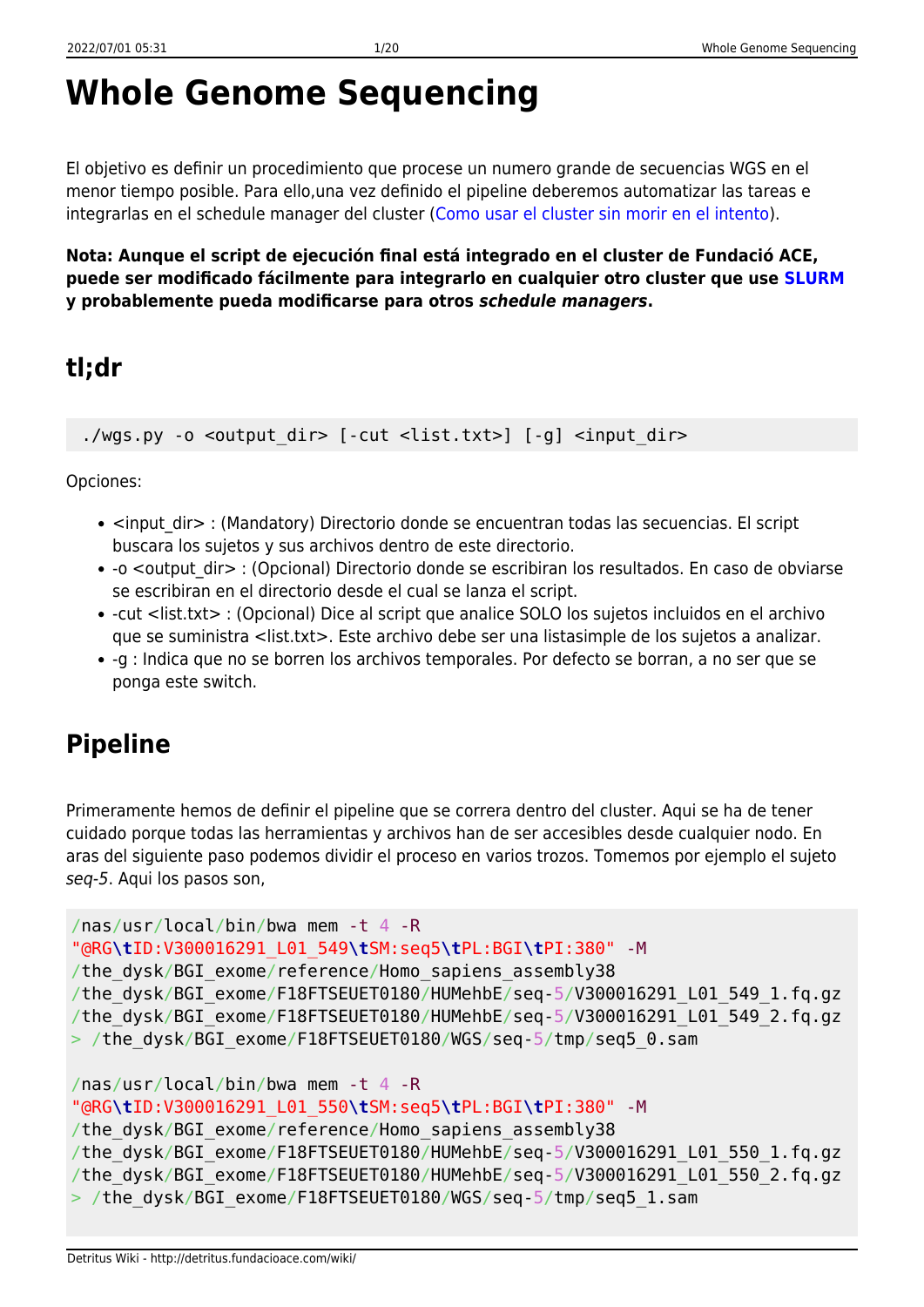```
/nas/usr/local/bin/bwa mem -t 4 -R
"@RG\tID:V300016291_L01_551\tSM:seq5\tPL:BGI\tPI:380" -M
/the dysk/BGI exome/reference/Homo sapiens assembly38
/the_dysk/BGI_exome/F18FTSEUET0180/HUMehbE/seq-5/V300016291_L01_551_1.fq.gz
/the_dysk/BGI_exome/F18FTSEUET0180/HUMehbE/seq-5/V300016291_L01_551_2.fq.gz
> /the dysk/BGI exome/F18FTSEUET0180/WGS/seq-5/tmp/seq5 2.sam
/nas/usr/local/bin/bwa mem -t 4 -R
"@RG\tID:V300016291_L01_552\tSM:seq5\tPL:BGI\tPI:380" -M
/the dysk/BGI exome/reference/Homo sapiens assembly38
/the_dysk/BGI_exome/F18FTSEUET0180/HUMehbE/seq-5/V300016291_L01_552_1.fq.gz
/the_dysk/BGI_exome/F18FTSEUET0180/HUMehbE/seq-5/V300016291_L01_552_2.fq.gz
> /the dysk/BGI exome/F18FTSEUET0180/WGS/seq-5/tmp/seq5 3.sam
java -Djava.io.tmpdir=/nas/osotolongo/tmp/ -Xmx8g -jar
/nas/usr/local/bin/picard.jar MergeSamFiles
I=/the_dysk/BGI_exome/F18FTSEUET0180/WGS/seq-5/tmp/seq5_0.sam
I=/the_dysk/BGI_exome/F18FTSEUET0180/WGS/seq-5/tmp/seq5_1.sam
I=/the_dysk/BGI_exome/F18FTSEUET0180/WGS/seq-5/tmp/seq5_2.sam
I=/the_dysk/BGI_exome/F18FTSEUET0180/WGS/seq-5/tmp/seq5_3.sam
O=/the_dysk/BGI_exome/F18FTSEUET0180/WGS/seq-5/tmp/seq5.sam
java -Djava.io.tmpdir=/nas/osotolongo/tmp/ -Xmx8g -jar
/nas/usr/local/bin/picard.jar SortSam
I=/the_dysk/BGI_exome/F18FTSEUET0180/WGS/seq-5/tmp/seq5.sam
O=/the_dysk/BGI_exome/F18FTSEUET0180/WGS/seq-5/tmp/seq5_sorted.bam
SORT ORDER=coordinate
/nas/software/samtools/bin/samtools index
/the_dysk/BGI_exome/F18FTSEUET0180/WGS/seq-5/tmp/seq5_sorted.bam
/nas/usr/local/bin/verifyBamID --vcf
/the dysk/BGI exome/reference/hapmap 3.3.hg38.vcf.gz --bam
/the_dysk/BGI_exome/F18FTSEUET0180/WGS/seq-5/tmp/seq5_sorted.bam --chip-none
--maxDepth 1000 --precise --verbose --ignoreRG --out
/the_dysk/BGI_exome/F18FTSEUET0180/WGS/seq-5/results/seq5_verifybam |& grep
-v "Skipping marker"
java -Djava.io.tmpdir=/nas/osotolongo/tmp/ -Xmx8g -jar
/nas/usr/local/bin/picard.jar ValidateSamFile IGNORE=MATE NOT FOUND
IGNORE=MISSING_READ_GROUP IGNORE=RECORD_MISSING_READ_GROUP
I=/the_dysk/BGI_exome/F18FTSEUET0180/WGS/seq-5/tmp/seq5_sorted.bam
java -Djava.io.tmpdir=/nas/osotolongo/tmp/ -Xmx8g -jar
/nas/usr/local/bin/picard.jar MarkDuplicates
I=/the_dysk/BGI_exome/F18FTSEUET0180/WGS/seq-5/tmp/seq5_sorted.bam
O=/the_dysk/BGI_exome/F18FTSEUET0180/WGS/seq-5/tmp/seq5_GATKready.bam
METRICS FILE=/the dysk/BGI exome/F18FTSEUET0180/WGS/seq-5/tmp/seq5 metrics.t
xt QUIET=true MAX_RECORDS_IN_RAM=2000000 ASSUME_SORTED=TRUE
CREATE_INDEX=TRUE
java -jar /nas/usr/local/opt/gatk3/GenomeAnalysisTK.jar -T DepthOfCoverage -
R /the dysk/BGI exome/reference/Homo sapiens assembly38.fasta -nt 1 -ct 10 -
ct 15 -ct 20 -ct 30 --omitDepthOutputAtEachBase --omitIntervalStatistics --
omitLocusTable -L
```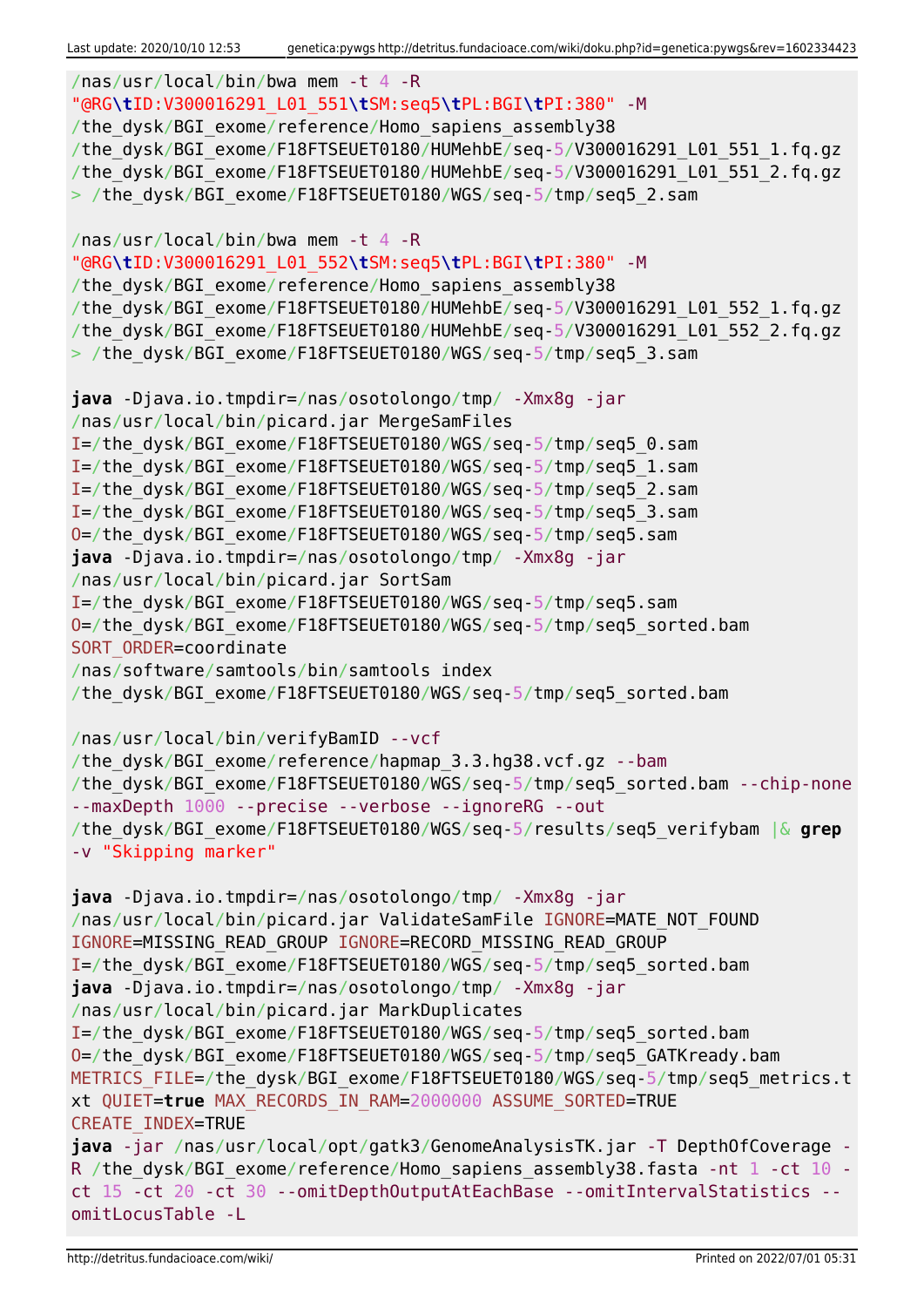| /the dysk/BGI exome/reference/MGI Exome Capture V5 bis2.bed - I<br>/the_dysk/BGI_exome/F18FTSEUET0180/WGS/seq-5/tmp/seq5_GATKready.bam - o<br>/the_dysk/BGI_exome/F18FTSEUET0180/WGS/seq-5/results/seq5_exome_coverage<br>singularity run --cleanenv -B /nas:/nas -B /the_dysk:/the_dysk<br>/usr/local/bin/gatk4.simg gatk --java-options "-                                                                                                              |
|-----------------------------------------------------------------------------------------------------------------------------------------------------------------------------------------------------------------------------------------------------------------------------------------------------------------------------------------------------------------------------------------------------------------------------------------------------------|
| DGATK STACKTRACE ON USER EXCEPTION=true -Xmx16G" BaseRecalibrator - I<br>/the_dysk/BGI_exome/F18FTSEUET0180/WGS/seq-5/tmp/seq5_GATKready.bam -R<br>/the_dysk/BGI_exome/reference/Homo_sapiens_assembly38.fasta --known-sites<br>/the_dysk/BGI_exome/reference/Mills_and_1000G_gold_standard.indels.hg38.vcf.<br>gz --known-sites /the dysk/BGI exome/reference/dbsnp 146.hg38.vcf.gz --                                                                   |
| known-sites<br>/the_dysk/BGI_exome/reference/1000G_phase1.snps.high_confidence.hg38.vcf.gz<br>-0 /the_dysk/BGI_exome/F18FTSEUET0180/WGS/seq-5/tmp/seq5_recal_data.table1<br>singularity run --cleanenv -B /nas:/nas -B /the_dysk:/the_dysk                                                                                                                                                                                                                |
| /usr/local/bin/gatk4.simg gatk --java-options "-<br>DGATK_STACKTRACE_ON_USER_EXCEPTION=true -Xmx16G" ApplyBQSR -R<br>/the dysk/BGI exome/reference/Homo sapiens assembly38.fasta - I<br>/the_dysk/BGI_exome/F18FTSEUET0180/WGS/seq-5/tmp/seq5_GATKready.bam -bqsr-<br>recal-file                                                                                                                                                                          |
| /the_dysk/BGI_exome/F18FTSEUET0180/WGS/seq-5/tmp/seq5_recal_data.table1 -0<br>/the_dysk/BGI_exome/F18FTSEUET0180/WGS/seq-5/results/seq5_recal.bam<br>singularity run --cleanenv -B /nas:/nas -B /the_dysk:/the_dysk<br>/usr/local/bin/gatk4.simg gatk --java-options "-                                                                                                                                                                                   |
| DGATK STACKTRACE ON USER EXCEPTION=true -Xmx16G" AnalyzeCovariates -bqsr<br>/the_dysk/BGI_exome/F18FTSEUET0180/WGS/seq-5/tmp/seq5_recal_data.table1 --<br>plots                                                                                                                                                                                                                                                                                           |
| /the_dysk/BGI_exome/F18FTSEUET0180/WGS/seq-5/results/seq5_AnalyzeCovariates.<br>pdf                                                                                                                                                                                                                                                                                                                                                                       |
| singularity run --cleanenv -B /nas:/nas -B /the dysk:/the dysk                                                                                                                                                                                                                                                                                                                                                                                            |
| /usr/local/bin/gatk4.simg gatk --java-options "-<br>DGATK STACKTRACE ON USER EXCEPTION=true -Xmx16G" BaseRecalibrator -I<br>/the dysk/BGI exome/F18FTSEUET0180/WGS/seq-5/results/seq5 recal.bam -R<br>/the_dysk/BGI_exome/reference/Homo_sapiens_assembly38.fasta --known-sites<br>/the dysk/BGI exome/reference/Mills and 1000G gold standard.indels.hg38.vcf.<br>gz --known-sites /the dysk/BGI exome/reference/dbsnp 146.hg38.vcf.gz --<br>known-sites |
| /the dysk/BGI exome/reference/1000G phasel.snps.high confidence.hg38.vcf.gz<br>-0 /the_dysk/BGI_exome/F18FTSEUET0180/WGS/seq-5/tmp/seq5 recal data.table2<br>singularity run --cleanenv -B /nas:/nas -B /the_dysk:/the_dysk                                                                                                                                                                                                                               |
| /usr/local/bin/gatk4.simg gatk --java-options "-<br>DGATK STACKTRACE ON USER EXCEPTION=true -Xmx16G" AnalyzeCovariates -before<br>/the_dysk/BGI_exome/F18FTSEUET0180/WGS/seq-5/tmp/seq5_recal_data.table1 -<br>after                                                                                                                                                                                                                                      |
| /the_dysk/BGI_exome/F18FTSEUET0180/WGS/seq-5/tmp/seq5_recal_data.table2 -<br>plots /the_dysk/BGI_exome/F18FTSEUET0180/WGS/seq-5/results/seq5_before-<br>after-plots.pdf                                                                                                                                                                                                                                                                                   |
| singularity run --cleanenv -B /nas:/nas -B /the dysk:/the dysk<br>/usr/local/bin/gatk4.simg gatk --java-options "-                                                                                                                                                                                                                                                                                                                                        |
| DGATK STACKTRACE ON USER EXCEPTION=true -Xmx16G" HaplotypeCaller -R<br>/the_dysk/BGI_exome/reference/Homo_sapiens_assembly38.fasta - I<br>/the_dysk/BGI_exome/F18FTSEUET0180/WGS/seq-5/results/seq5_recal.bam -ERC                                                                                                                                                                                                                                        |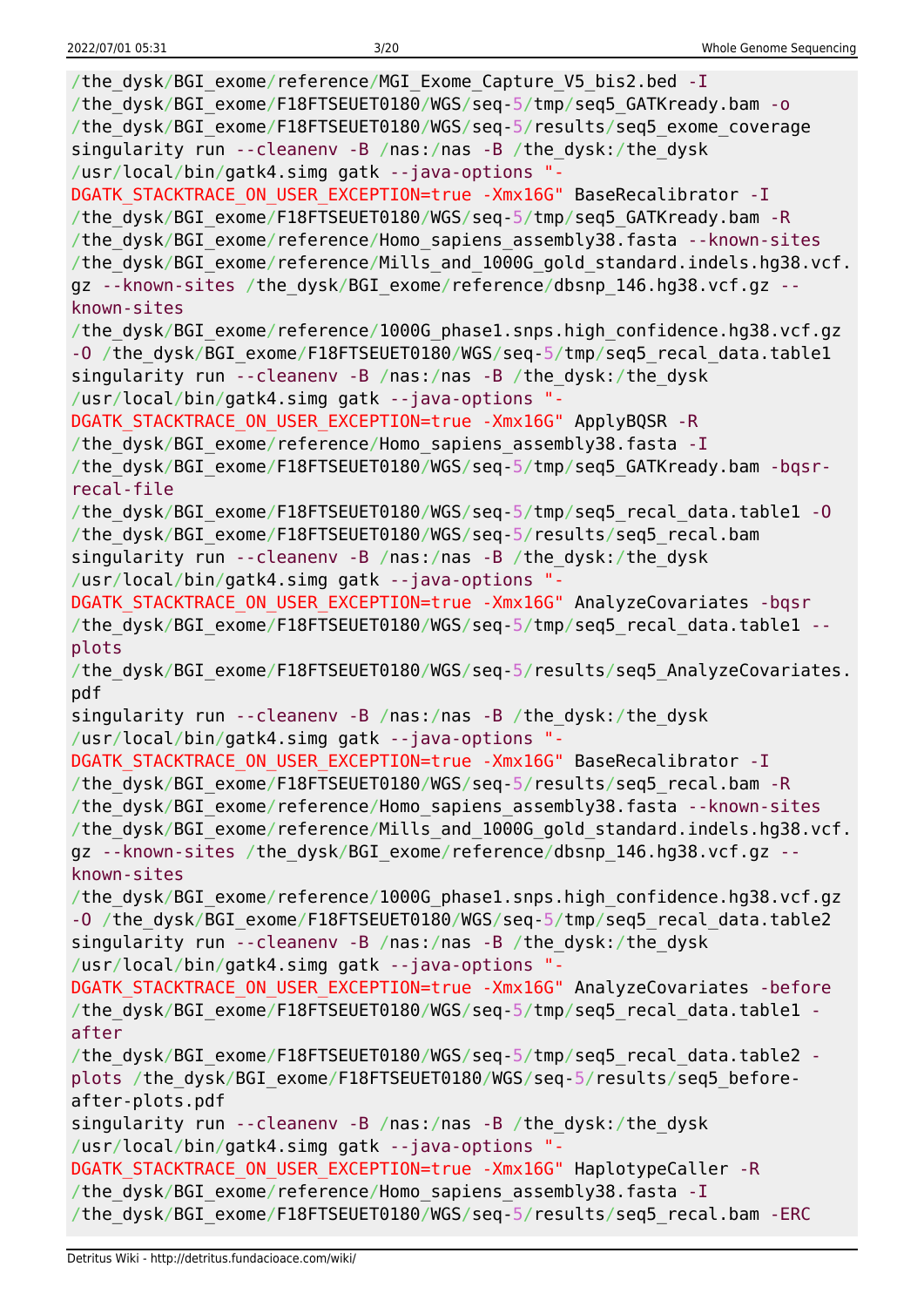GVCF --dbsnp /the\_dysk/BGI\_exome/reference/dbsnp\_146.hg38.vcf.gz -O /the dysk/BGI exome/F18FTSEUET0180/WGS/seq-5/results/seq5 raw.snps.indels.g. vcf.gz singularity run --cleanenv -B /nas:/nas -B /the\_dysk:/the\_dysk /usr/local/bin/gatk4.simg gatk --java-options "- DGATK STACKTRACE ON USER EXCEPTION=true -Xmx16G -XX:+UseConcMarkSweepGC" VariantEval -R /the dysk/BGI\_exome/reference/Homo\_sapiens\_assembly38.fasta -L /the dysk/BGI exome/reference/MGI Exome Capture V5 bis2.bed -D /the\_dysk/BGI\_exome/reference/dbsnp\_146.hg38.vcf.gz -O /the dysk/BGI exome/F18FTSEUET0180/WGS/seq-5/results/seq5 eval.gatkreport -eval /the dysk/BGI exome/F18FTSEUET0180/WGS/seq-5/results/seq5 raw.snps.indels.g. vcf.gz

Este pipeline se ha dividido en varios bloques que dependen unos de otros. Los 4 primeros son independientes y se pueden correr en paralelo. El numero 5 depende de la terminacion de los 4 primeros. Los bloques 6 y 7 dependen del numero 5 pero pueden correrse independientemente.

### **Paralelizacion**

El montaje correcto del pipeline permite la paralelizacioen del procediemiento dentro de cada secuenciacion, pero ademas, debe paralelizarse el procedimientp total. Es decir, cadda sujeto debe correr en paralelo a los demas. Para ello basta crear un sistema de dependencias como el que se muestra en la figura.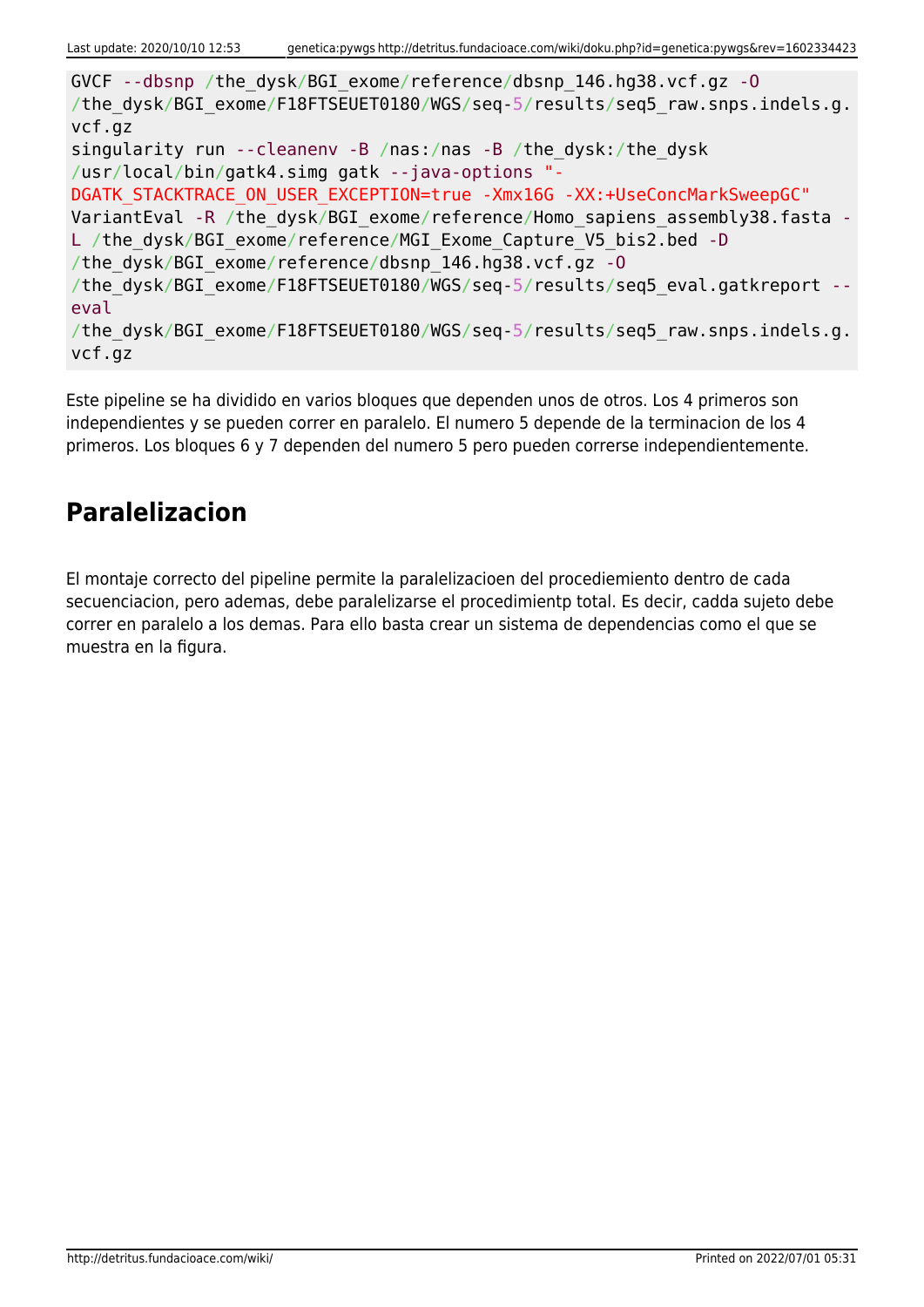

Entonces, una vez definido el pipeline, la secuencia de ejecucion de cada trozo y el modo de paralelizacion seria sencillo definir el flujo de ejecucion si supieramos que archivos iniciales debe cargar cada ejecucion inicial (los bwa).

### **Parsing**

Lo primero que ddebemos saber es que el directorio de input esta compuesto por una lista de subdirectorios cada uno perteneciente a un sujeto distinto.

```
[osotolongo@detritus HUMehbE]$ pwd
/the_dysk/BGI_exome/F18FTSEUET0180/HUMehbE
[osotolongo@detritus HUMehbE]$ ls
BGI Data List F18FTSEUET0180 filled.pdf md5sum.check
seq-1 seq-11 seq-13 seq-15 seq-17 seq-19 seq-20 seq-22 seq-24
seq-26 seq-28 seq-4 seq-6 seq-8
BGI Sequencing Analysis Report F18FTSEUET0180 HUMehbE.pdf md5sum.txt
seq-10 seq-12 seq-14 seq-16 seq-18 seq-2 seq-21 seq-23 seq-25
seq-27 seq-3 seq-5 seq-7 seq-9
```
Para cada sujeto hay una lista de ocho archivos que deben parearse segun el nombre de archivo.

[osotolongo@detritus HUMehbE]\$ ls seq-5/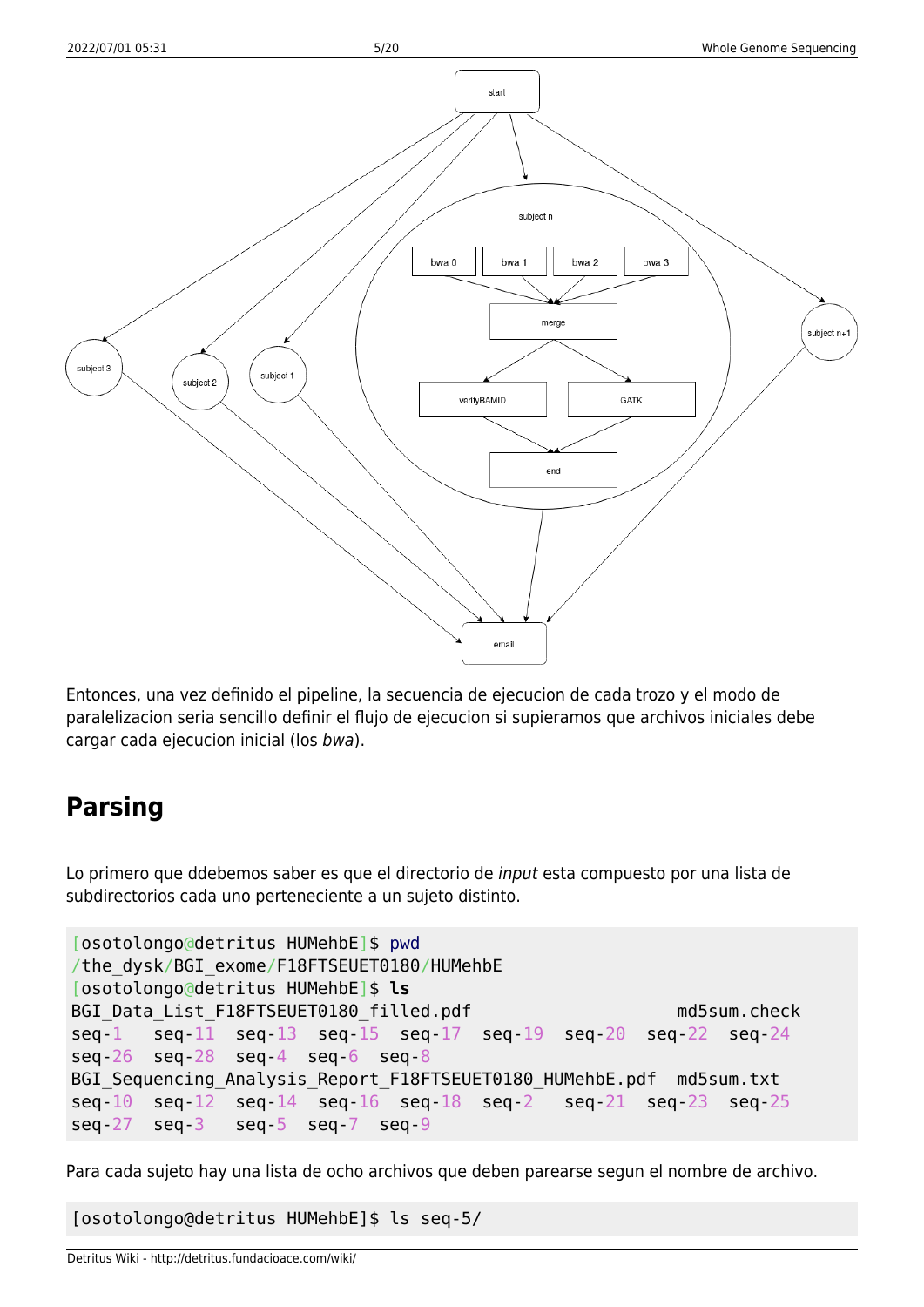Last update: 2020/10/10 12:53 genetica:pywgs http://detritus.fundacioace.com/wiki/doku.php?id=genetica:pywgs&rev=1602334423

| V300016291 L01 549 1.fg.gz  V300016291 L01 550 1.fg.gz |  |
|--------------------------------------------------------|--|
| V300016291 L01 551 1.fg.gz  V300016291 L01 552 1.fg.gz |  |
| V300016291 L01 549 2.fq.gz  V300016291 L01 550 2.fq.gz |  |
| V300016291 L01 551 2.fq.gz  V300016291 L01 552 2.fq.gz |  |

En este ejemplo deben parearse,

- V300016291\_L01\_549\_1.fq.gz y V300016291\_L01\_549\_2.fq.gz
- V300016291\_L01\_550\_1.fq.gz y V300016291\_L01\_550\_2.fq.gz
- V300016291 L01 551 1.fq.gz y V300016291 L01 551 2.fq.gz
- V300016291 L01 552 1.fg.gz y V300016291 L01 552 2.fg.gz

asi que la estructura a seguir es bastante clara. No obstante a que los nombres de archivo varian entre sujetos, siguen la misma estructura.

[osotolongo@detritus HUMehbE]\$ ls seq-10 V300016281\_L01\_553\_1.fq.gz V300016281\_L01\_554\_1.fq.gz V300016281\_L01\_555\_1.fq.gz V300016281\_L01\_556\_1.fq.gz V300016281\_L01\_553\_2.fq.gz V300016281\_L01\_554\_2.fq.gz V300016281\_L01\_555\_2.fq.gz V300016281\_L01\_556\_2.fq.gz

Lo que voy hacer entonces es definir un hash donde se guarda la informacion relativa a cada sujeto (incluidos los patrones en los archivos originales) y a partir de ahi construir los scripts.

Veamos, primero leo el input dir

```
lpath = os.pathr<sub>obs</sub>, abspath(src dir)</sub>
dir cont = next(os.walk(src dir))[1]
```
luego, en dependencia de las opciones puedo reducir la lista o no,

```
if cfile and os.path.isfile(cfile):
 open(cfile, 'r')read().splitlines()dir cont = set(dir cont) - set(cuts)
```
y ahora lleno el hash de datos,

```
for pollo in dir cont:
  fq list = []fq files = next(os.walk(lpath+'/'+pollo))[2] for fq in fq_files:
     ids = re.search(r"^V(\d*?)\_L(\d*?)\_(\d*?)\_\d\.fq\.gz$", fq)
    fq name ='V'+ids.group(1)+' L'+ids.group(2)
    fq list.append(ids.group(3))
```
### **Programatic tree**

[Ya casi esta, ahora por cada sujeto guardado pueden definirse los primeros 4 procesos,](#page--1-0)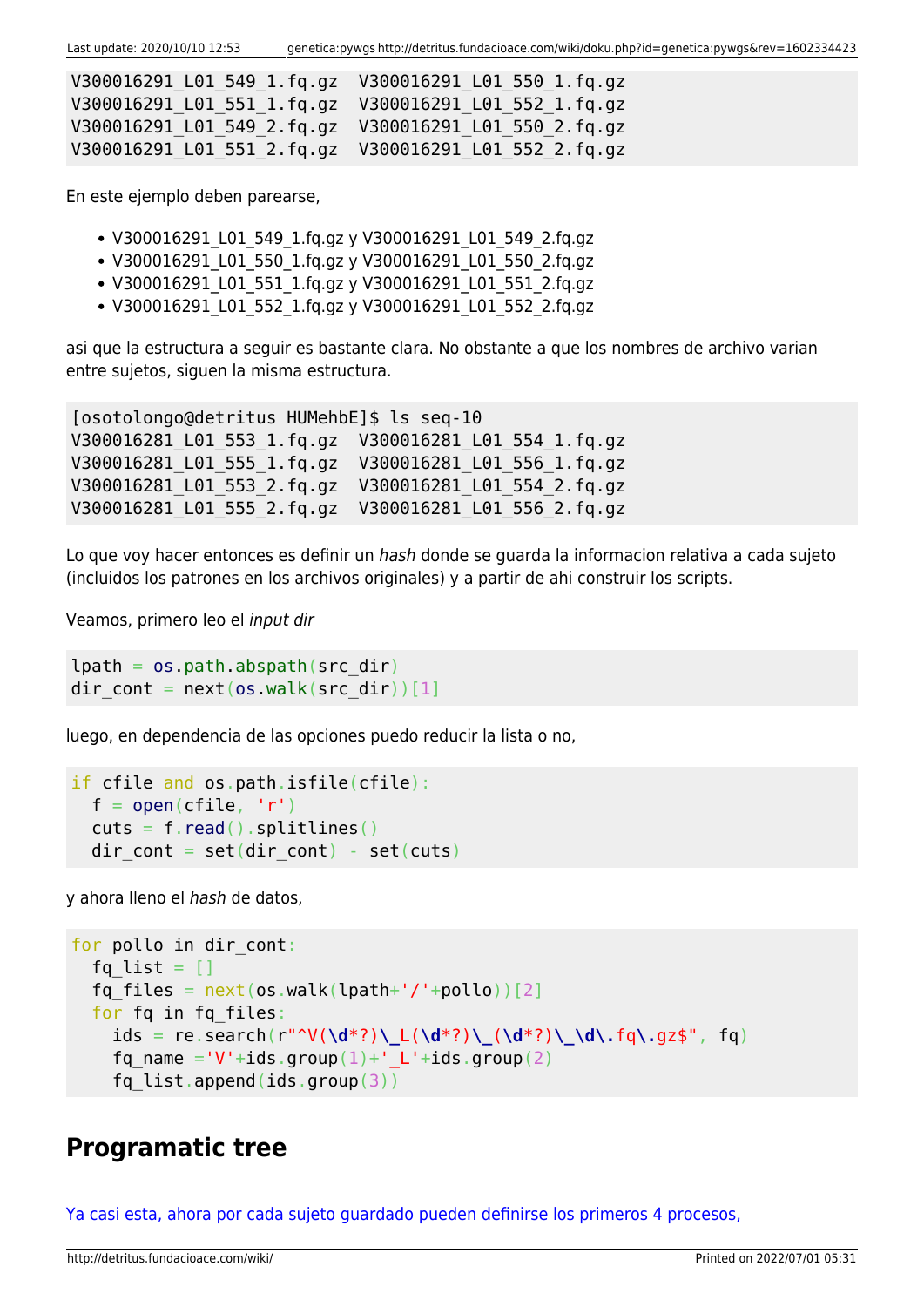```
for i in range(0, 4):
   fqid = fq\_list[2 * i] orderfile = outdir+'/bwa_'+pollo+'_'+str(i)+'.sh'
    ord_content = '#!/bin/bash\n'
    ord_content += '#SBATCH -J sam_'+pollo+'\n'
    ord_content += '#SBATCH --time=24:0:0\n'
    ord_content += '#SBATCH -o '+outdir+'/bwa_'+pollo+'-%j'+'\n'
    ord_content += '#SBATCH -c 8\n'
    ord_content += '#SBATCH --mem-per-cpu=4G\n'
    ord_content += '#SBATCH -p fast\n'
    ord_content += '#SBATCH --mail-type=FAIL,TIME_LIMIT,STAGE_OUT\n'
    ord_content += '#SBATCH --mail-user='+os.environ.get('USER')+'\n'
   ord content += bwa+' mem -t 4 -R
"@RG\tID:'+fq_name+'_'+fqid+'\tSM:'+pname+'\tPL:BGI\tPI:380" -M
'+ref_dir+'/Homo_sapiens_assembly38
'+src_dir+'/'+pollo+'/'+fq_name+'_'+fqid+'_1.fq.gz
'+src dir+'/'+pollo+'/'+fq name+' '+fqid+' 2.fq.gz >
'+tmpdir+'/'+pname+_+str(i)+'.sam\n'
    osf = open(orderfile, 'w')
    osf.write(ord_content)
    osf.close()
    gsconv+= 'I='+tmpdir+'/'+pname+'_'+str(i)+'.sam '
    os.system('sbatch '+orderfile)
```
[El numero 5 se hace que dependa de estos 4,](#page--1-0)

```
 orderfile = outdir+'/merge_'+pollo+'.sh'
   ord_content = '#!/bin/bash\n'
   ord_content += '#SBATCH -J sam_'+pollo+'\n'
   ord_content += '#SBATCH --time=24:0:0\n'
   ord_content += '#SBATCH -o '+outdir+'/merge_'+pollo+'-%j\n'
   ord_content += '#SBATCH -c 8\n'
   ord_content += '#SBATCH --mem-per-cpu=4G\n'
   ord_content += '#SBATCH -p fast\n'
   ord_content += '#SBATCH --mail-type=FAIL,TIME_LIMIT,STAGE_OUT\n'
   ord_content += '#SBATCH --mail-user='+os.environ.get('USER')+'\n'
   ord_content += picard+' MergeSamFiles '+gsconv+'
O='+tmpdir+'/'+pname+'.sam\n'
   ord_content += picard+' SortSam I='+tmpdir+'/'+pname+'.sam
O='+tmpdir+'/'+pname+'_sorted.bam SORT_ORDER=coordinate\n'
   ord_content += samtools+' index '+tmpdir+'/'+pname+'_sorted.bam\n'
   osf = open(orderfile, 'w')
   osf.write(ord_content)
  osf.close()
   ujobid = subprocess.getoutput('sbatch --dependency=singleton --parsable
'+orderfile)
```
### [El 6 y el 7 dependen del 5,](#page--1-0)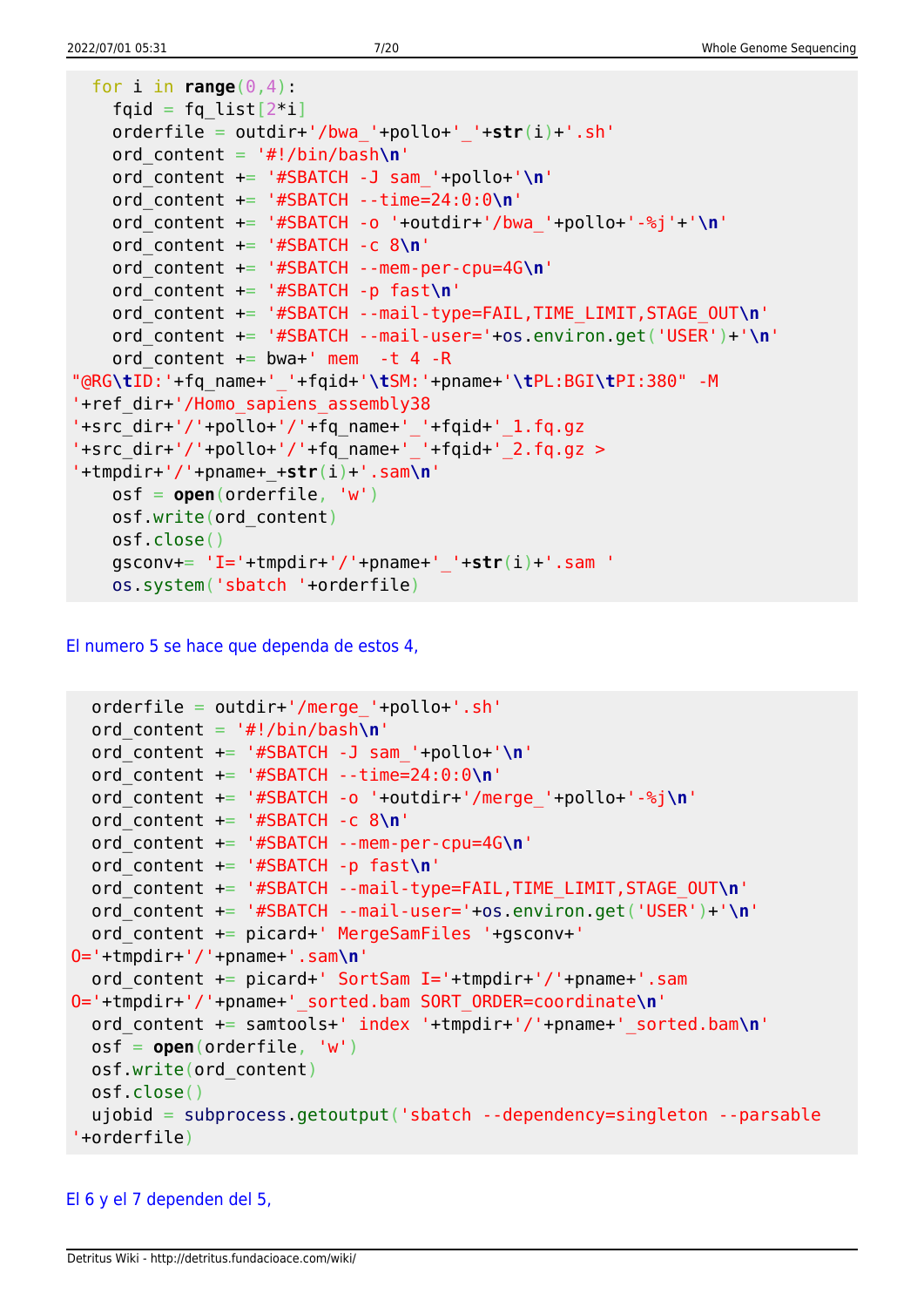Last update: 2020/10/10 12:53 genetica:pywgs http://detritus.fundacioace.com/wiki/doku.php?id=genetica:pywgs&rev=1602334423

```
 orderfile = outdir+'/verify_'+pollo+'.sh'
   ord_content = '#!/bin/bash\n'
   ord_content += '#SBATCH -J verify_'+pollo+'\n'
  ord_content += '#SBATCH --time=24:0:0\n'
  ord_content += '#SBATCH -o '+outdir+'/verify_'+pollo+'-%j\n'
   ord_content += '#SBATCH -c 8\n'
  ord_content += '#SBATCH --mem-per-cpu=4G\n'
  ord_content += '#SBATCH -p fast\n'
  ord_content += '#SBATCH --mail-type=FAIL,TIME_LIMIT,STAGE_OUT\n'
  ord_content += '#SBATCH --mail-user='+os.environ.get('USER')+'\n'
  ord content += verifybamib+' --vcf '+ref dir+'/hapmap 3.3.hg38.vcf.gz --
bam '+tmpdir+'/'+pname+'_sorted.bam --chip-none --maxDepth 1000 --precise --
verbose --ignoreRG --out '+resdir+'/'+pname+'_verifybam |& grep -v "Skipping
marker"\n'
  osf = open(orderfile, 'w')
  osf.write(ord_content)
  osf.close()
   jobid = subprocess.getoutput('sbatch --parsable --
dependency=afterok:'+ujobid+' '+orderfile)
   jobids.append(jobid)
  orderfile = outdir+'/validate_'+pollo+'.sh'
  ord_content = '#!/bin/bash\n'
  ord_content += '#SBATCH -J validate_'+pollo+'\n'
  ord_content += '#SBATCH --time=24:0:0\n'
  ord_content += '#SBATCH -o '+outdir+'/validate_'+pollo+'-%j\n'
  ord_content += '#SBATCH -c 8\n'
  ord_content += '#SBATCH --mem-per-cpu=4G\n'
   ord_content += '#SBATCH -p fast\n'
  ord_content += '#SBATCH --mail-type=FAIL,TIME_LIMIT,STAGE_OUT\n'
  ord_content += '#SBATCH --mail-user='+os.environ.get('USER')+'\n'
  ord content += picard+' ValidateSamFile IGNORE=MATE NOT FOUND
IGNORE=MISSING_READ_GROUP IGNORE=RECORD_MISSING_READ_GROUP
I='+tmpdir+'/'+pname+'_sorted.bam\n'
  ord content += picard+' MarkDuplicates I='+tmpdir+'/'+pname+' sorted.bam
O='+tmpdir+'/'+pname+'_GATKready.bam
METRICS_FILE='+resdir+'/'+pname+'_metrics.txt QUIET=true
MAX_RECORDS_IN_RAM=2000000 ASSUME_SORTED=TRUE CREATE_INDEX=TRUE\n'
   ord_content += gatk3+' -T DepthOfCoverage -R
'+ref_dir+'/Homo_sapiens_assembly38.fasta -nt 1 -ct 10 -ct 15 -ct 20 -ct 30
--omitDepthOutputAtEachBase --omitIntervalStatistics --omitLocusTable -L
'+ref_dir+'/MGI_Exome_Capture_V5_bis2.bed -I
'+tmpdir+'/'+pname+'_GATKready.bam -o '+resdir+'/'+pname+'_exome_coverage\n'
  ord content += gatk4+' BaseRecalibrator -I
'+tmpdir+'/'+pname+'_GATKready.bam -R
'+ref_dir+'/Homo_sapiens_assembly38.fasta --known-sites
'+ref_dir+'/Mills_and_1000G_gold_standard.indels.hg38.vcf.gz --known-sites
'+ref_dir+'/dbsnp_146.hg38.vcf.gz --known-sites
'+ref_dir+'/1000G_phase1.snps.high_confidence.hg38.vcf.gz -O
'+resdir+'/'+pname'_recal_data.table1\n'
  ord content += gatk4+' ApplyBQSR -R
```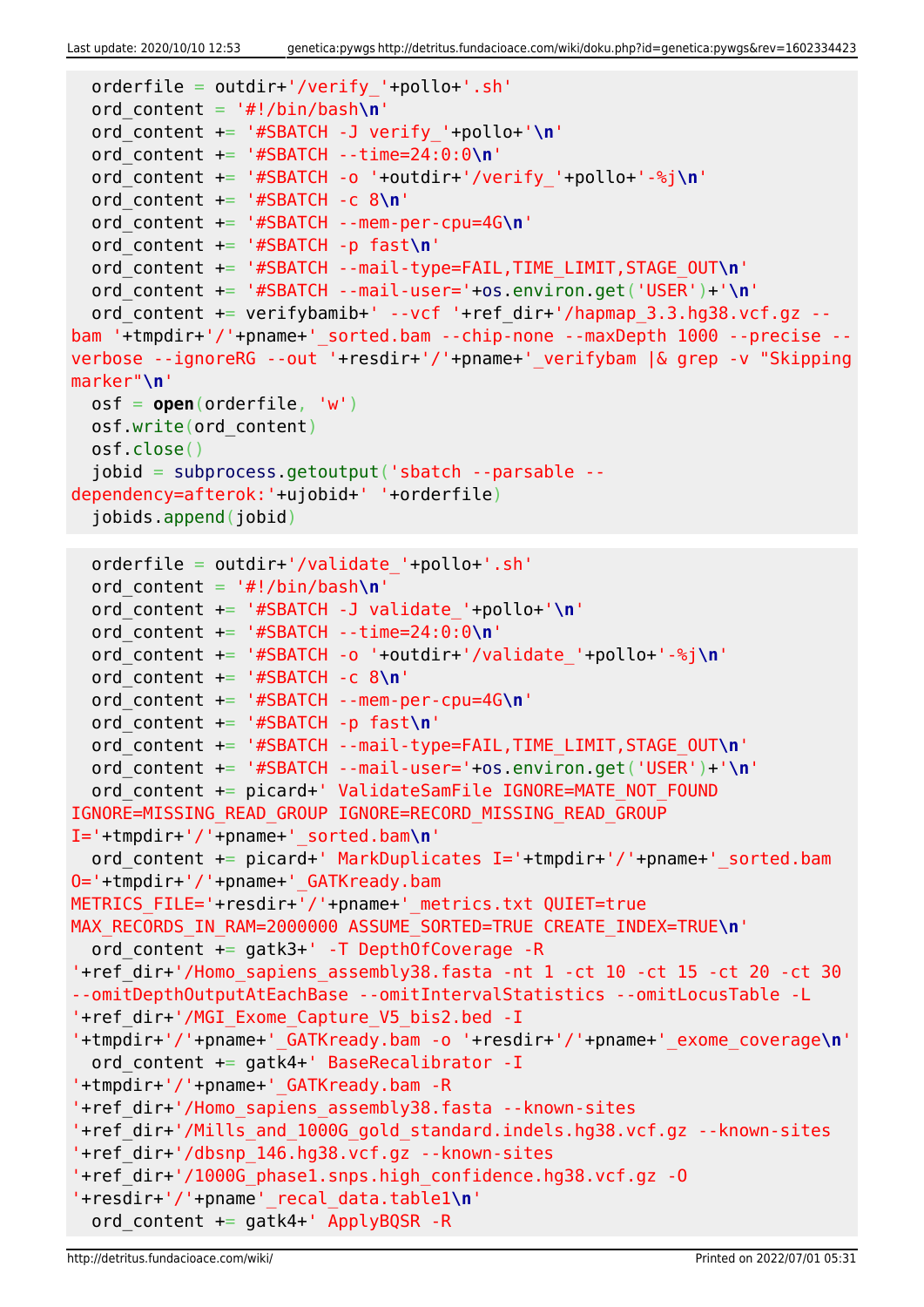```
'+ref_dir+'/Homo_sapiens_assembly38.fasta -I
'+tmpdir+'/'+pname+'_GATKready.bam -bqsr-recal-file
'+resdir+'/'+pname+'_recal_data.table1 -O '+resdir+'/'+pname+'_recal.bam\n'
   ord_content += gatk4+' AnalyzeCovariates -bqsr
'+resdir+'/'+pname+'_recal_data.table1 --plots
'+resdir+'/'+pname+'_AnalyzeCovariates.pdf\n'
  ord content += gatk4+' BaseRecalibrator -I '+resdir+'/'+pname+'_recal.bam
-R '+ref dir+'/Homo sapiens assembly38.fasta --known-sites
'+ref_dir+'/Mills_and_1000G_gold_standard.indels.hg38.vcf.gz --known-sites
'+ref_dir+'/dbsnp_146.hg38.vcf.gz --known-sites
'+ref_dir+'/1000G_phase1.snps.high_confidence.hg38.vcf.gz -O
'+resdir+'/'+pname+'_recal_data.table2\n'
  ord content += gatk4+' AnalyzeCovariates -before
'+resdir+'/'+pname+'_recal_data.table1 -after
'+resdir+'/'+pname+'_recal_data.table2 -plots '+resdir+'/'+pname+'_before-
after-plots.pdf\n'
   ord_content += gatk4+' HaplotypeCaller -R
'+ref_dir+'/Homo_sapiens_assembly38.fasta -I '+resdir+'/'+pname+' recal.bam
-ERC GVCF --dbsnp '+ref_dir+'/dbsnp_146.hg38.vcf.gz -O
'+resdir+'/'+pname+'_raw.snps.indels.g.vcf.gz\n'
  ord content += gatk4 l+' VariantEval -R
'+ref_dir+'/Homo_sapiens_assembly38.fasta -L
'+ref_dir+'/MGI_Exome_Capture_V5_bis2.bed -D
'+ref_dir+'/dbsnp_146.hg38.vcf.gz -O '+resdir+'/'+pname+'_eval.gatkreport --
eval '+resdir+'/'+pname+'_raw.snps.indels.g.vcf.gz\n'
  osf = open(orderfile, 'w')
  osf.write(ord_content)
  osf.close()
   jobid = subprocess.getoutput('sbatch --parsable --
dependency=afterok:'+ujobid+' '+orderfile)
   jobids.append(jobid)
```
[y por ultimo, hay un proceso que depende de que terminen todos los demas \(TODOS\) y lo que hace](#page--1-0) [es limpiar los archivos temporales y enviar un email de finalizacion,](#page--1-0)

```
orderfile = outdir+'/wgs end.sh'
ord_content = '#!/bin/bash\n'
ord_content += '#SBATCH -J wgs_end\n'
ord_content += '#SBATCH -o '+outdir+'/wgs_end-%j\n'
ord_content += '#SBATCH --mail-type=END\n'
ord_content += '#SBATCH --mail-user='+os.environ.get('USER')+'\n'
if(debug):
   ord_content += 'rm -rf '+wdir+'/*/tmp\n'
else:
  ord content += ':\n\cdot\)osf = open(orderfile, 'w')
osf.write(ord_content)
osf.close()
sjobs = ','.join(map(str,jobids))
```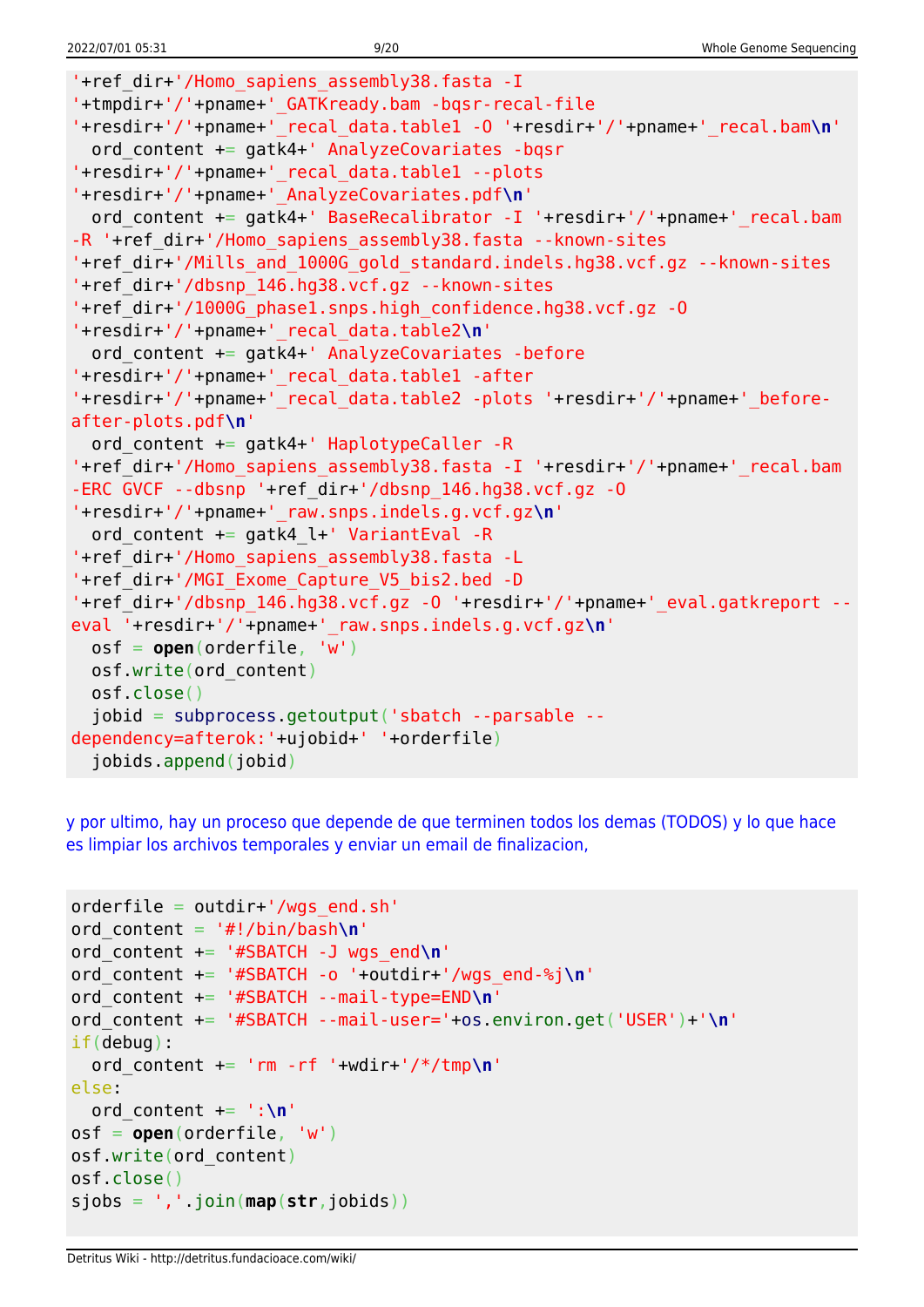os.system('sbatch --depend=afterok:'+sjobs+' '+orderfile)

#### [La magia completa aqui, en menos de 200 lineas](#page--1-0)

#### [wgs.py](http://detritus.fundacioace.com/wiki/doku.php?do=export_code&id=genetica:pywgs&codeblock=13)

*#!/usr/bin/python3* "" "" "" Copyright 2020 O. Sotolongo <asqwerty@gmail.com> This program is free software; you can redistribute it and/or modify it under the terms of the GNU General Public License as published by the Free Software Foundation; either version 2 of the License, or (at your option) any later version. This program is distributed in the hope that it will be useful, but WITHOUT ANY WARRANTY; without even the implied warranty of MERCHANTABILITY or FITNESS FOR A PARTICULAR PURPOSE. See the GNU General Public License for more details. "" "" "" import sys import os import getopt import re  $\overline{m}$ "" Rellenar aqui los paths del sistema  $"$ ""  $"$ ref  $dir = '/the dysk/BGI$  exome/reference' bwa = '/nas/usr/local/bin/bwa' picard = 'java -Djava.io.tmpdir=/nas/'+os.environ.get('USER')+'/tmp/ - Xmx8g -jar /nas/usr/local/bin/picard.jar' samtools = '/nas/software/samtools/bin/samtools' verifybamib = '/nas/usr/local/bin/verifyBamID' gatk3 = 'java -jar /nas/usr/local/opt/gatk3/GenomeAnalysisTK.jar'  $g$ atk4 = 'singularity run --cleanenv -B /nas:/nas -B /the dysk:/the dysk /usr/local/bin/gatk4.simg gatk --java-options "- DGATK STACKTRACE ON USER EXCEPTION=true -Xmx16G"' gatk4  $l = 'singularity run --cleanenv -B /nas://nas -B$ /the\_dysk:/the\_dysk /usr/local/bin/gatk4.simg gatk --java-options "- DGATK\_STACKTRACE\_ON\_USER\_EXCEPTION=true -Xmx16G - XX:+UseConcMarkSweepGC"' "" "" "" No tocar nada debajo de esto si no sabes lo que estas haciendo "" "" "" *# Get CLI inputs*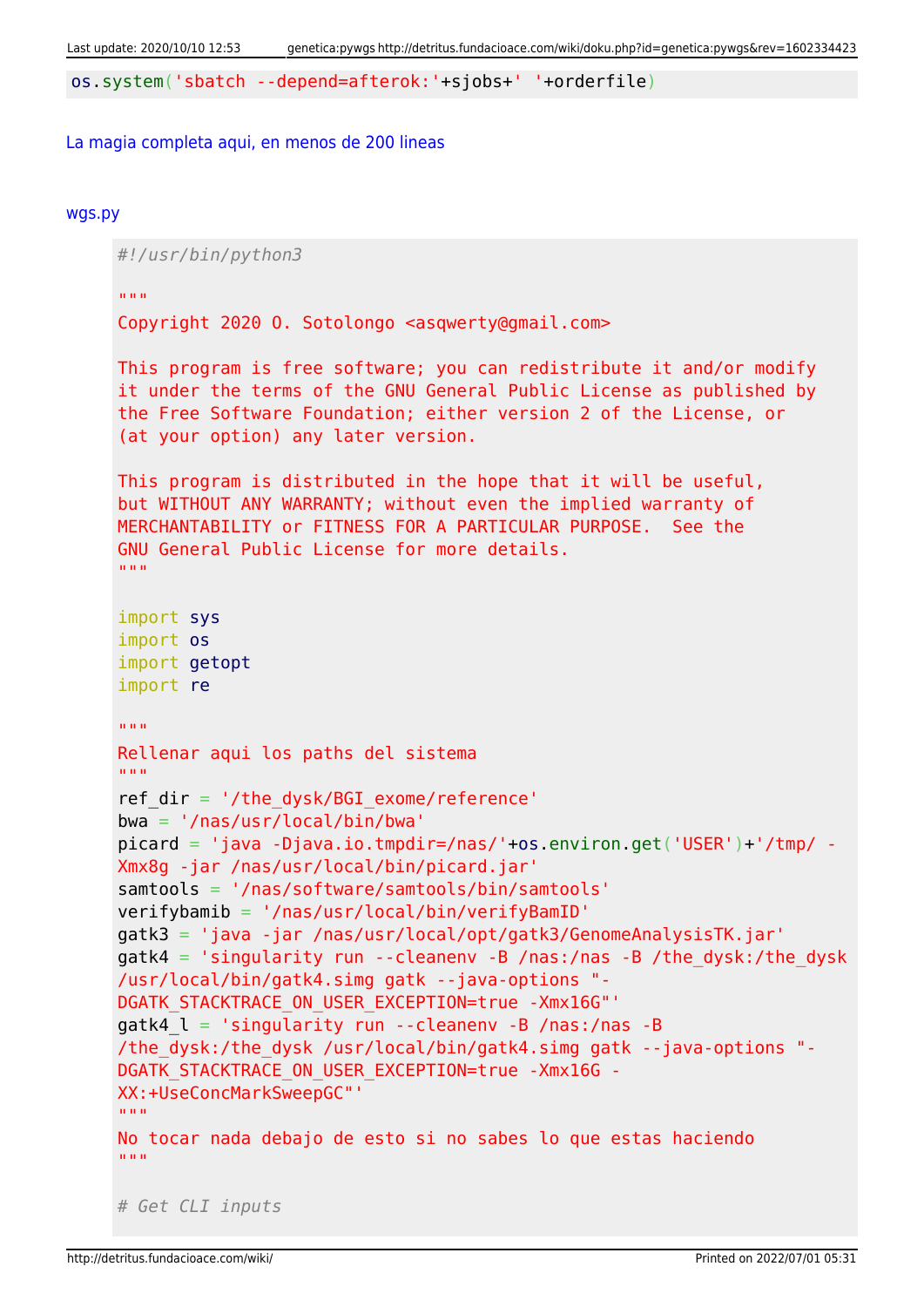```
short args = 'c:o:gs:'long_{\text{args}} = [\text{'cut='}, 'output='', 'debug', 'source='}]debua = 0cfile=''
outdatadir=''
try:
  args, values = getopt.getopt(sys.argv[1:], short args, long args)
except getopt.error as err:
   print(str(err))
   sys.exit(2)
for a,v in args:
   if a in ('--cut', '-c'):
    cfile = velif a in ('--output'. ' - o'):
    outdatadir = v elif a in ('--debug', '-g'):
    debuq = 1 elif a in ('--source', '-s'):
    src dir = vlpath = os.pathr<sub>obs</sub> path. (src dir)</sub>
dir cont = next(os.walk(src dir))[1]
if cfile and os.path.isfile(cfile):
  f = open(cfile, 'r')cuts = f.read().splitlines()dir cont = set(dir \text{ cont}) - set(cuts)# Creo el entorno de ejecucion
tmp shit = '/nas/'+os.environ.get('USER')+'/tmp/'if not os.path.isdir(tmp_shit): os.mkdir(tmp_shit)
if outdatadir:
  os.mkdir(outdatadir)
 wdir = outdatadirelse:
 wdir = os.environ.get('PWD')outdir = wdir+'/slurm'if not os.path.isdir(outdir): os.mkdir(outdir)
fg = \{\}for pollo in dir cont:
  fq list = []fq files = next(os.walk(lpath+'/'+pollo))[2] for fq in fq_files:
     ids = re.search(r"^V(\d*?)\_L(\d*?)\_(\d*?)\_\d\.fq\.gz$", fq)
    fq name ='V'+ids.group(1)+' L'+ids.group(2)
    fq list.append(ids.group(3))
  udir = wdir+'/'+pollo if not os.path.isdir(udir): os.mkdir(udir)
  tmpdir = udir+'/tmp'
```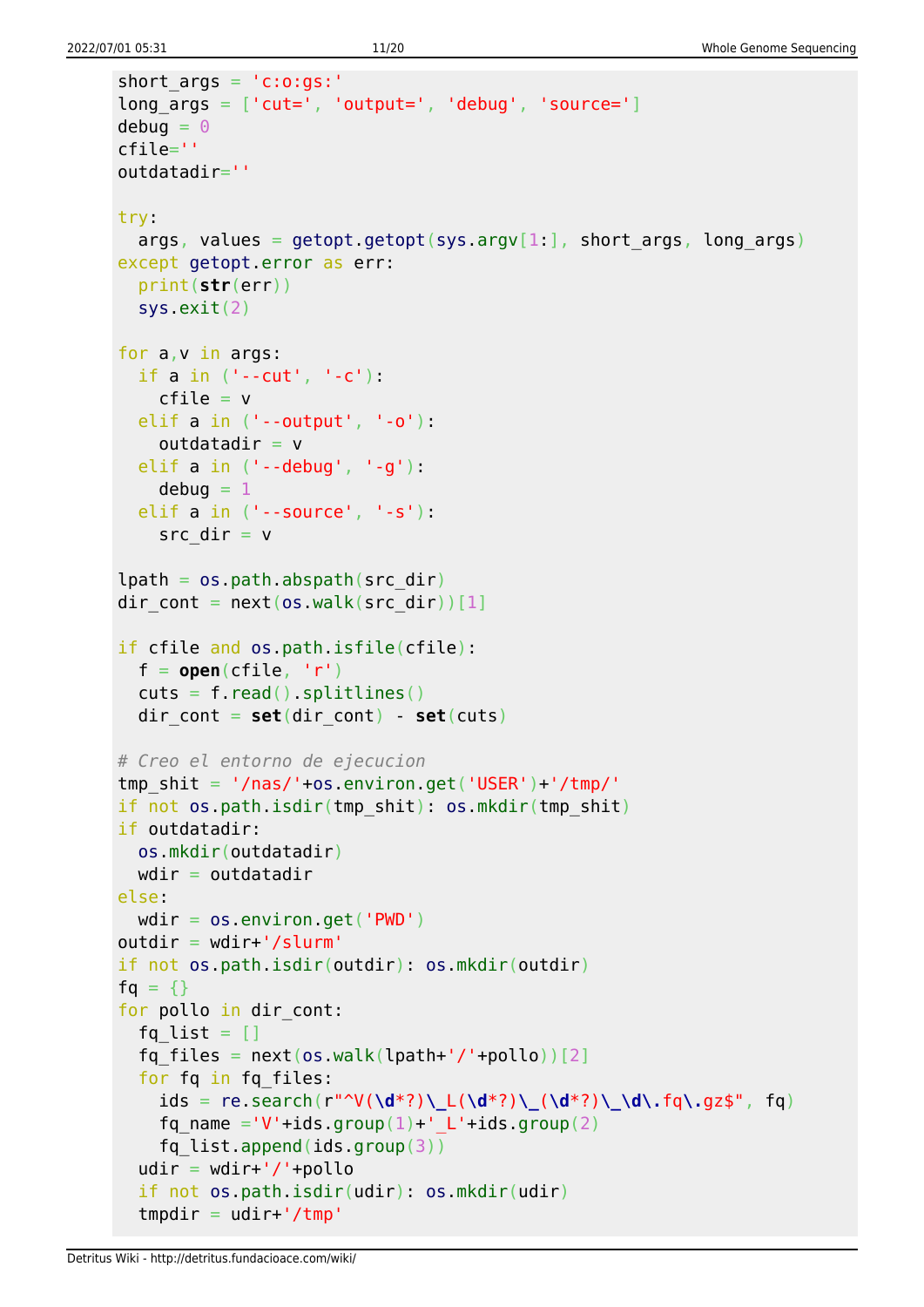```
 if not os.path.isdir(tmpdir): os.mkdir(tmpdir)
   resdir = udir+'/results'
   if not os.path.isdir(resdir): os.mkdir(resdir)
  jobids = []qsconv =<sup>''</sup>
  pname = re.sub('--', ''', poollo)for i in range(0, 4):
    fqid = fq list[2^*i] orderfile = outdir+'/bwa_'+pollo+'_'+str(i)+'.sh'
     ord_content = '#!/bin/bash\n'
     ord_content += '#SBATCH -J sam_'+pollo+'\n'
     ord_content += '#SBATCH --time=24:0:0\n'
     ord_content += '#SBATCH -o '+outdir+'/bwa_'+pollo+'-%j'+'\n'
     ord_content += '#SBATCH -c 8\n'
     ord_content += '#SBATCH --mem-per-cpu=4G\n'
     ord_content += '#SBATCH -p fast\n'
     ord_content += '#SBATCH --mail-type=FAIL,TIME_LIMIT,STAGE_OUT\n'
     ord_content += '#SBATCH --mail-user='+os.environ.get('USER')+'\n'
    ord content += bwa+' mem -t 4 -R
"@RG\tID:'+fq_name+'_'+fqid+'\tSM:'+pname+'\tPL:BGI\tPI:380" -M
'+ref_dir+'/Homo_sapiens_assembly38
'+src_dir+'/'+pollo+'/'+fq_name+'_'+fqid+'_1.fq.gz
'+src_dir+'/'+pollo+'/'+fq_name+'_'+fqid+'_2.fq.gz >
'+tmpdir+'/'+pname+_+str(i)+'.sam\n'
     osf = open(orderfile, 'w')
     osf.write(ord_content)
     osf.close()
     gsconv+= 'I='+tmpdir+'/'+pname+'_'+str(i)+'.sam '
     os.system('sbatch '+orderfile)
   orderfile = outdir+'/merge_'+pollo+'.sh'
   ord_content = '#!/bin/bash\n'
   ord_content += '#SBATCH -J sam_'+pollo+'\n'
   ord_content += '#SBATCH --time=24:0:0\n'
   ord_content += '#SBATCH -o '+outdir+'/merge_'+pollo+'-%j\n'
   ord_content += '#SBATCH -c 8\n'
   ord_content += '#SBATCH --mem-per-cpu=4G\n'
   ord_content += '#SBATCH -p fast\n'
   ord_content += '#SBATCH --mail-type=FAIL,TIME_LIMIT,STAGE_OUT\n'
   ord_content += '#SBATCH --mail-user='+os.environ.get('USER')+'\n'
   ord_content += picard+' MergeSamFiles '+gsconv+'
O='+tmpdir+'/'+pname+'.sam\n'
   ord_content += picard+' SortSam I='+tmpdir+'/'+pname+'.sam
O='+tmpdir+'/'+pname+'_sorted.bam SORT_ORDER=coordinate\n'
   ord_content += samtools+' index '+tmpdir+'/'+pname+'_sorted.bam\n'
   osf = open(orderfile, 'w')
   osf.write(ord_content)
   osf.close()
   ujobid = subprocess.getoutput('sbatch --dependency=singleton --
parsable '+orderfile)
   orderfile = outdir+'/verify_'+pollo+'.sh'
   ord_content = '#!/bin/bash\n'
```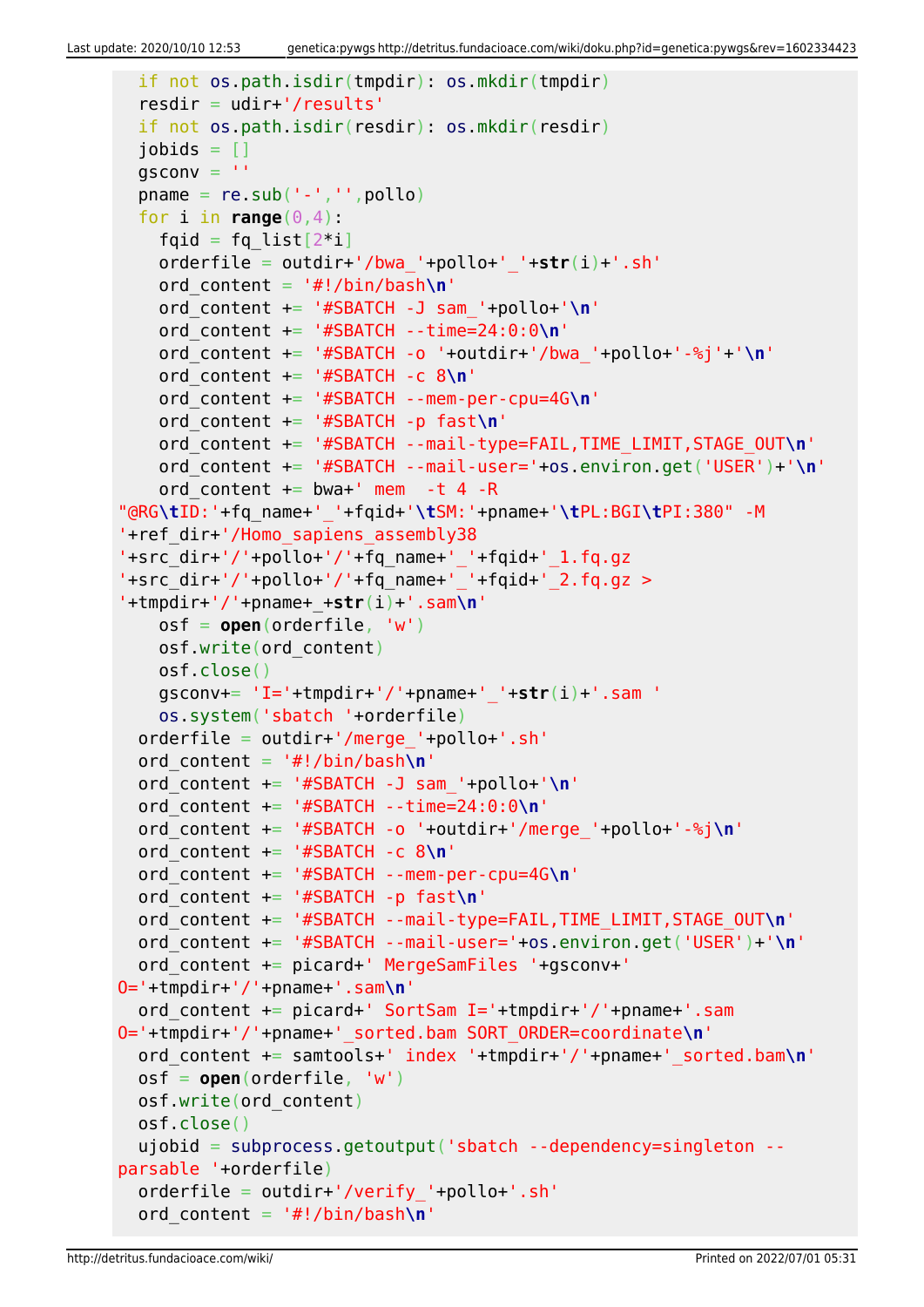```
 ord_content += '#SBATCH -J verify_'+pollo+'\n'
   ord_content += '#SBATCH --time=24:0:0\n'
   ord_content += '#SBATCH -o '+outdir+'/verify_'+pollo+'-%j\n'
   ord_content += '#SBATCH -c 8\n'
   ord_content += '#SBATCH --mem-per-cpu=4G\n'
   ord_content += '#SBATCH -p fast\n'
   ord_content += '#SBATCH --mail-type=FAIL,TIME_LIMIT,STAGE_OUT\n'
   ord_content += '#SBATCH --mail-user='+os.environ.get('USER')+'\n'
  ord content += verifybamib+' --vcf '+ref dir+'/hapmap 3.3.hg38.vcf.gz
--bam '+tmpdir+'/'+pname+' sorted.bam --chip-none --maxDepth 1000 --
precise --verbose --ignoreRG --out '+resdir+'/'+pname+'_verifybam |&
grep -v "Skipping marker"\n'
   osf = open(orderfile, 'w')
   osf.write(ord_content)
   osf.close()
   jobid = subprocess.getoutput('sbatch --parsable --
dependency=afterok:'+ujobid+' '+orderfile)
   jobids.append(jobid)
  orderfile = outdir+'/validate'+pollo+.sh'ord content = '#!/bin/bash\n' ord_content += '#SBATCH -J validate_'+pollo+'\n'
   ord_content += '#SBATCH --time=24:0:0\n'
   ord_content += '#SBATCH -o '+outdir+'/validate_'+pollo+'-%j\n'
   ord_content += '#SBATCH -c 8\n'
   ord_content += '#SBATCH --mem-per-cpu=4G\n'
   ord_content += '#SBATCH -p fast\n'
   ord_content += '#SBATCH --mail-type=FAIL,TIME_LIMIT,STAGE_OUT\n'
   ord_content += '#SBATCH --mail-user='+os.environ.get('USER')+'\n'
  ord content += picard+' ValidateSamFile IGNORE=MATE NOT FOUND
IGNORE=MISSING_READ_GROUP IGNORE=RECORD_MISSING_READ_GROUP
I='+tmpdir+'/'+pname+'_sorted.bam\n'
   ord_content += picard+' MarkDuplicates
I='+tmpdir+'/'+pname+'_sorted.bam O='+tmpdir+'/'+pname+'_GATKready.bam
METRICS FILE='+resdir+'/'+pname+' metrics.txt QUIET=true
MAX RECORDS IN RAM=2000000 ASSUME SORTED=TRUE CREATE INDEX=TRUE\n'
   ord_content += gatk3+' -T DepthOfCoverage -R
'+ref dir+'/Homo sapiens assembly38.fasta -nt 1 -ct 10 -ct 15 -ct 20 -
ct 30 --omitDepthOutputAtEachBase --omitIntervalStatistics --
omitLocusTable -L '+ref_dir+'/MGI_Exome_Capture_V5_bis2.bed -I
'+tmpdir+'/'+pname+'_GATKready.bam -o
'+resdir+'/'+pname+'_exome_coverage\n'
   ord_content += gatk4+' BaseRecalibrator -I
'+tmpdir+'/'+pname+'_GATKready.bam -R
'+ref_dir+'/Homo_sapiens_assembly38.fasta --known-sites
'+ref dir+'/Mills and 1000G gold standard.indels.hg38.vcf.gz --known-
sites '+ref_dir+'/dbsnp_146.hg38.vcf.gz --known-sites
'+ref_dir+'/1000G_phase1.snps.high_confidence.hg38.vcf.gz -O
'+resdir+'/'+pname'_recal_data.table1\n'
  ord content += gatk4+' ApplyBQSR -R
'+ref_dir+'/Homo_sapiens_assembly38.fasta -I
'+tmpdir+'/'+pname+'_GATKready.bam -bqsr-recal-file
```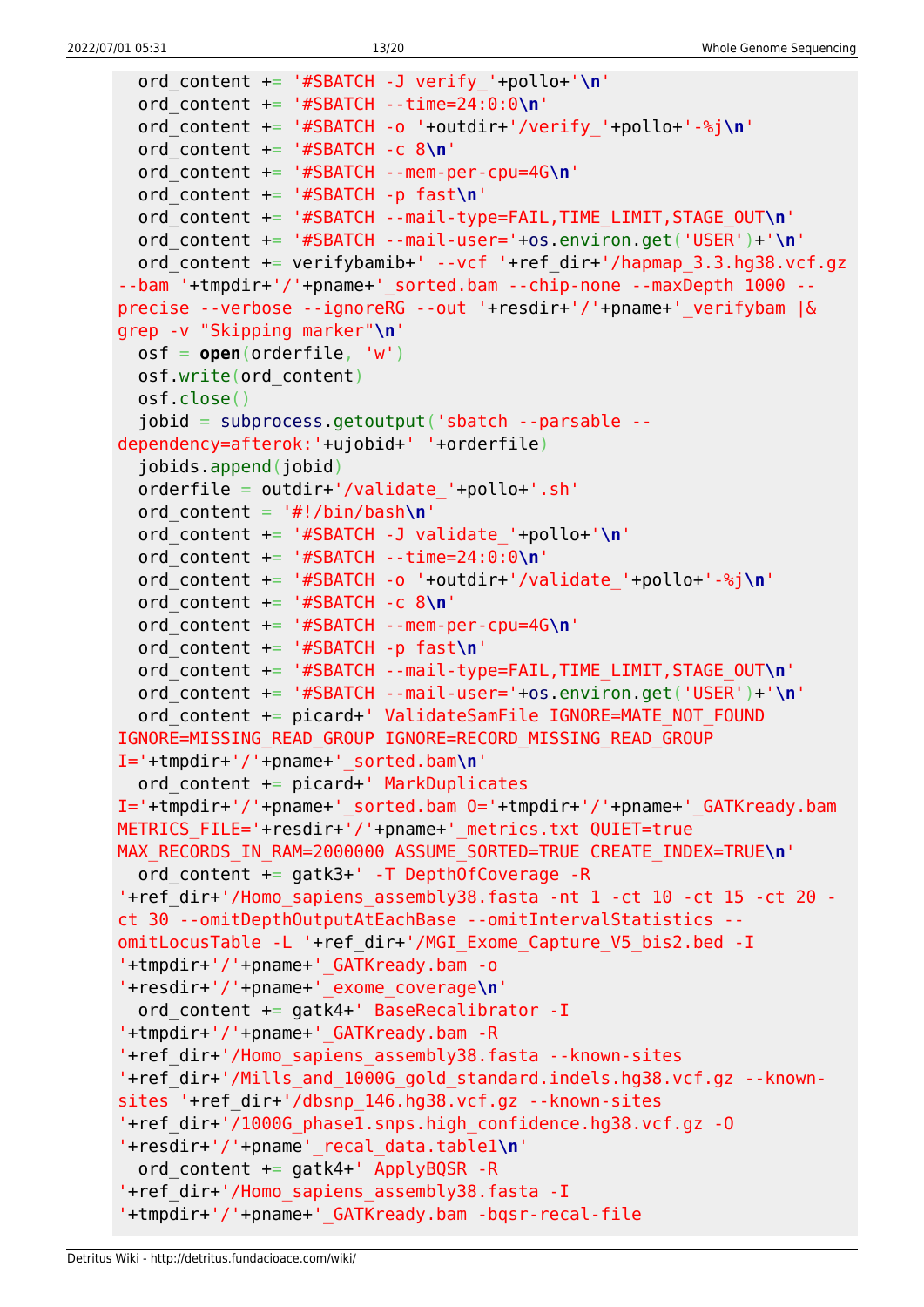```
'+resdir+'/'+pname+'_recal_data.table1 -O
'+resdir+'/'+pname+'_recal.bam\n'
   ord_content += gatk4+' AnalyzeCovariates -bqsr
'+resdir+'/'+pname+'_recal_data.table1 --plots
'+resdir+'/'+pname+'_AnalyzeCovariates.pdf\n'
  ord content += gatk4+' BaseRecalibrator -I
'+resdir+'/'+pname+'_recal.bam -R
'+ref_dir+'/Homo_sapiens_assembly38.fasta --known-sites
'+ref dir+'/Mills and 1000G gold standard.indels.hg38.vcf.gz --known-
sites '+ref_dir+'/dbsnp_146.hg38.vcf.gz --known-sites
'+ref_dir+'/1000G_phase1.snps.high_confidence.hg38.vcf.gz -O
'+resdir+'/'+pname+'_recal_data.table2\n'
   ord_content += gatk4+' AnalyzeCovariates -before
'+resdir+'/'+pname+'_recal_data.table1 -after
'+resdir+'/'+pname+'_recal_data.table2 -plots
'+resdir+'/'+pname+'_before-after-plots.pdf\n'
  ord content += gatk4+' HaplotypeCaller -R
'+ref_dir+'/Homo_sapiens_assembly38.fasta -I
'+resdir+'/'+pname+'_recal.bam -ERC GVCF --dbsnp
'+ref dir+'/dbsnp 146.hq38.vcf.gz -0'+resdir+'/'+pname+'_raw.snps.indels.g.vcf.gz\n'
   ord_content += gatk4_l+' VariantEval -R
'+ref_dir+'/Homo_sapiens_assembly38.fasta -L
'+ref_dir+'/MGI_Exome_Capture_V5_bis2.bed -D
'+ref dir+'/dbsnp 146.hq38.vcf.qz -0'+resdir+'/'+pname+'_eval.gatkreport --eval
'+resdir+'/'+pname+'_raw.snps.indels.g.vcf.gz\n'
   osf = open(orderfile, 'w')
   osf.write(ord_content)
   osf.close()
   jobid = subprocess.getoutput('sbatch --parsable --
dependency=afterok:'+ujobid+' '+orderfile)
   jobids.append(jobid)
orderfile = outdir+'/wgs_end.sh'
ord_content = '#!/bin/bash\n'
ord_content += '#SBATCH -J wgs_end\n'
ord_content += '#SBATCH -o '+outdir+'/wgs_end-%j\n'
ord_content += '#SBATCH --mail-type=END\n'
ord_content += '#SBATCH --mail-user='+os.environ.get('USER')+'\n'
if(debug):
  ord content += 'rm -rf '+wdir+'/*/tmp\n'
else:
   ord_content += ':\n'
osf = open(orderfile, 'w')
osf.write(ord_content)
osf.close()
sjobs = ','.join(map(str,jobids))
os.system('sbatch --depend=afterok:'+sjobs+' '+orderfile)
```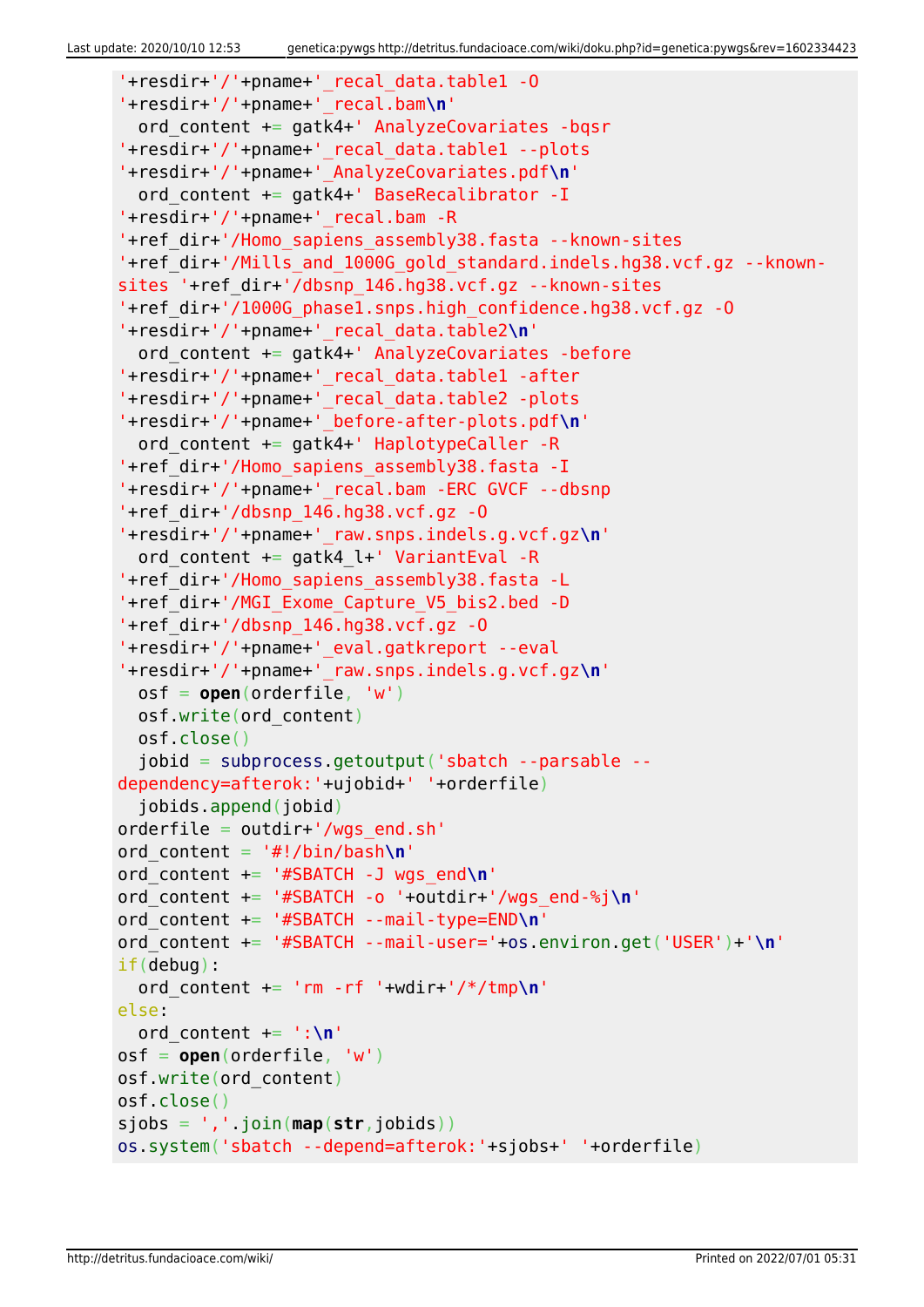

## **Ejecucion**

La forma correcta de ejecutar el script es,

\$ ./wgs.py -o /the\_dysk/BGI\_exome/F18FTSEUET0180/WGS -s /the\_dysk/BGI\_exome/F18FTSEUET0180/HUMehbE/

La opción -o indica al script donde guardar los resultados, en este caso en /the\_dysk/BGI\_exome/F18FTSEUET0180/WGS . Los datos se leeran desde /the\_dysk/BGI\_exome/F18FTSEUET0180/HUMehbE/,

La opcion -o no es obligatoria. En caso de no suministrar un directorio de salida, esta se escribira en el directorio actual desde donde se ejeuta el script.

Los resultados se escriben en el directorio de salida, haciendo un subdirectorio para cada sujeto analizado y siguiendo las mismas convenciones del input,

```
[osotolongo@brick03 WGS]$ ls /the_dysk/BGI_exome/F18FTSEUET0180/WGS
seq-1 seq-11 seq-13 seq-15 seq-17 seq-19 seq-20 seq-22
seq-24 seq-26 seq-28 seq-4 seq-6 seq-8 slurm
seq-10 seq-12 seq-14 seq-16 seq-18 seq-2 seq-21 seq-23
seq-25 seq-27 seq-3 seq-5 seq-7 seq-9
```
Dentro de cada sujeto se crea u n directorio results con los resultados del analisis,

```
[osotolongo@brick03 WGS]$ tree seq-1
seq-1
└── results
     - seql AnalyzeCovariates.pdf
      - seql before-after-plots.pdf
       - seql eval.gatkreport
      - seql exome coverage.sample statistics
      - seql exome coverage.sample summary
      - seql metrics.txt
      - seql raw.snps.indels.g.vcf.gz
       - seql raw.snps.indels.g.vcf.gz.tbi
       - seql_recal.bai
      - seql recal.bam
      - seql recal data.table1
       seq1_recal_data.table2
       seq1 verifybam.depthSM
```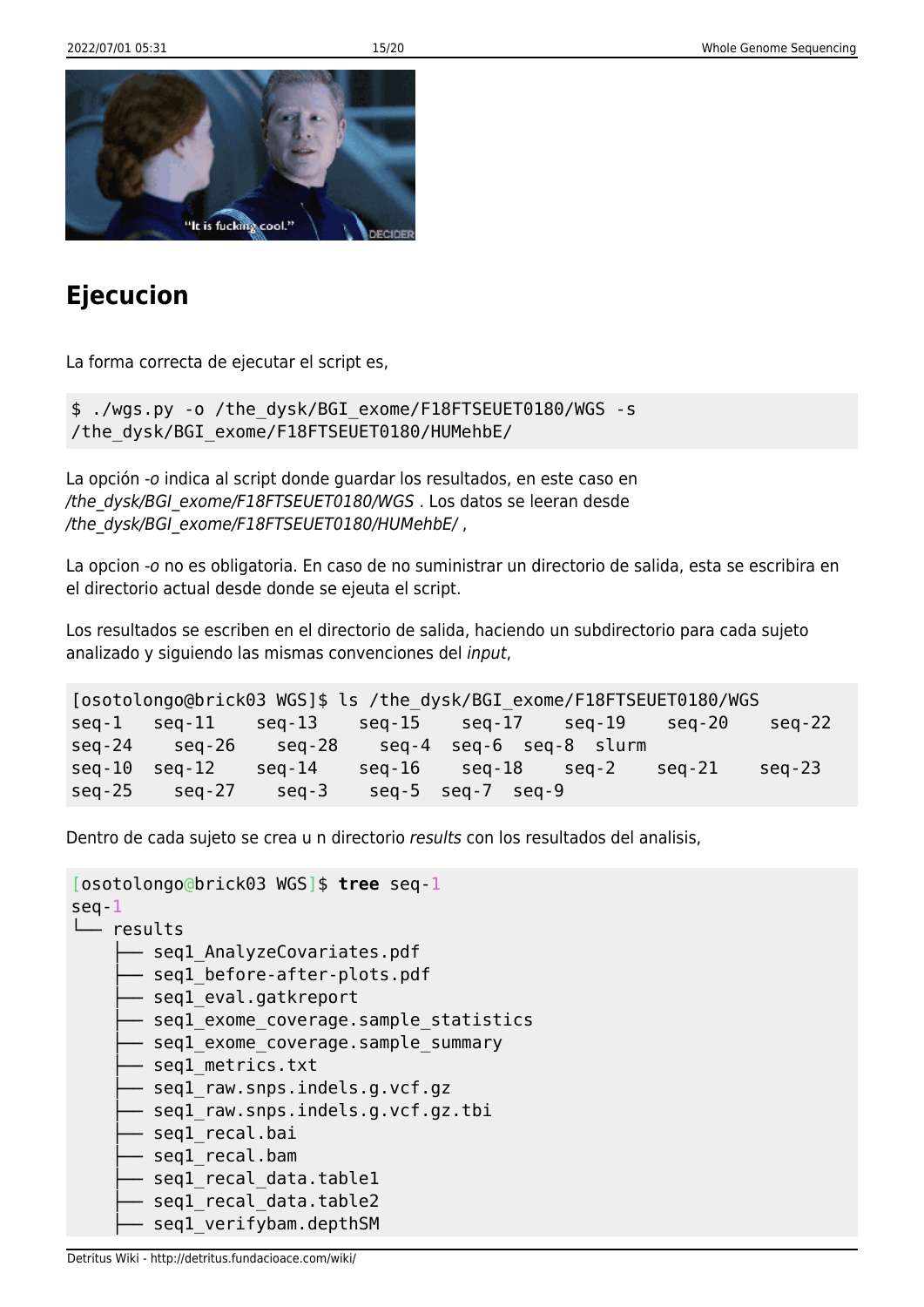```
- seql verifybam.log
seq1 verifybam.selfSM
```
1 directory, 15 files

**trick**

Esta estructura permitiria ejecutar,

```
$ ./wgs.pl -o /the_dysk/BGI_exome/F18FTSEUET0180/HUMehbE -s
/the_dysk/BGI_exome/F18FTSEUET0180/HUMehbE
```
y **en caso de no tener problemas con los permisos**, los resultados quedarian en un directorio dentro del mismo sujeto de proyecto. No se ha hecho asi por defecto previendo precisamente los problemas de permisos.

### **Troubleshooting**

Pueden ocurrir multitud de problemas en la ejecucion del script. Afortunadamente un fallo en uno de las tareas afecta solamente al sujeto individual sobre el que se realiza la tarea. El resto de sujetos se procesara correctamente.

Al ocurrir un fallo en algun script, el sistema enviara un email informando del fallo y el jobid asociado. Toda la informacion ira en el subject del email.

### **ejemplo 1**

Aqui se informa que la tarea con jobid = 154540 ha fallado. Tambien sabemos que esta relacionada con el sujeto seq-27.

```
SLURM Job_id=154540 Name=sam_seq-27 Failed, Run time 00:28:28, FAILED,
ExitCode 1
```
Ahora, dentro del directorio de output se crea un directorio llamado slurm donde se guardan todos los logs de ejecucion de las tareas. Hemos de buscar este fallo en particular por el jobid,

```
[osotolongo@brick03 WGS]$ ls slurm/ | grep 154540
bwa_seq-27-154540
```
una vez localizado el log correcto podeos buscar el error manualmente,

[osotolongo@brick03 WGS]\$ less slurm/bwa\_seq-27-154540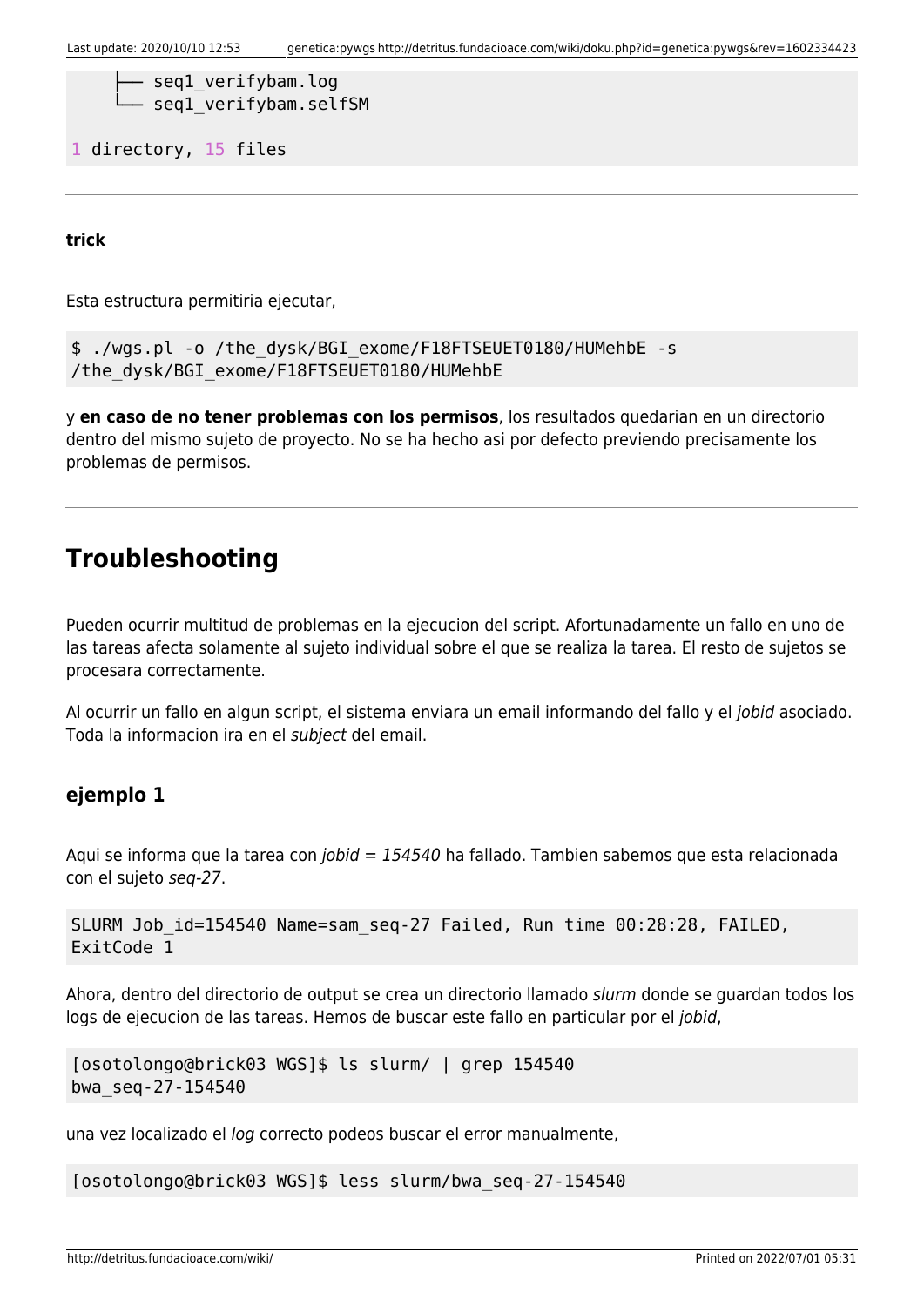o simplemente hacer algun grep,

[osotolongo@brick03 WGS]\$ grep -i error slurm/bwa\_seq-27-154540 [gzread] Input/output error

Como informacion adicional, en el directorio slurm tambien se guardan los scripts a ejecutar para cada parte del proceso,

```
[osotolongo@brick03 WGS]$ ls slurm/ | grep seq-27 | grep sh
bwa_seq-27_0.sh
bwa_seq-27_1.sh
bwa_seq-27_2.sh
bwaseq-27 3.sh
merge_seq-27.sh
validate_seq-27.sh
verify_seq-27.sh
```
El nombre del log nos dice que ha fallado alguno de los bwa. En caso de querer depurar mas lo que ha pasado podemos leer el log y encontrar cual de los comandos ha fallado exactamente.

### **ejemplo 2**

Algo menos basico, recibimos un email con subject,

```
SLURM Job id=154595 Name=validate seq-8 Failed, Run time 01:01:18, FAILED,
ExitCode 2
```
y buscamos el log correspondiente,

```
[osotolongo@brick03 WGS]$ ls slurm/ | grep 154595
validate_seq-8-154595
```
Aqui si hacemos,

[osotolongo@brick03 WGS]\$ grep -i error slurm/validate\_seq-8-154595

obtenemos un monton de informacion ya que el error ocurrio a un nivel y todos los niveles posteriores arrojan errores. Asi que no hay mas remediio que leerse el log con calma, y vemos que mientras se hace **MarkDuplicates** tenemos un error de Java,

```
Exception in thread "main" picard.PicardException: Exception writing
ReadEnds to file.
         at
picard.sam.markduplicates.util.ReadEndsForMarkDuplicatesCodec.decode(ReadEnd
sForMarkDuplicatesCodec.java:110)
         at
picard.sam.markduplicates.util.ReadEndsForMarkDuplicatesCodec.decode(ReadEnd
sForMarkDuplicatesCodec.java:32)
         at
```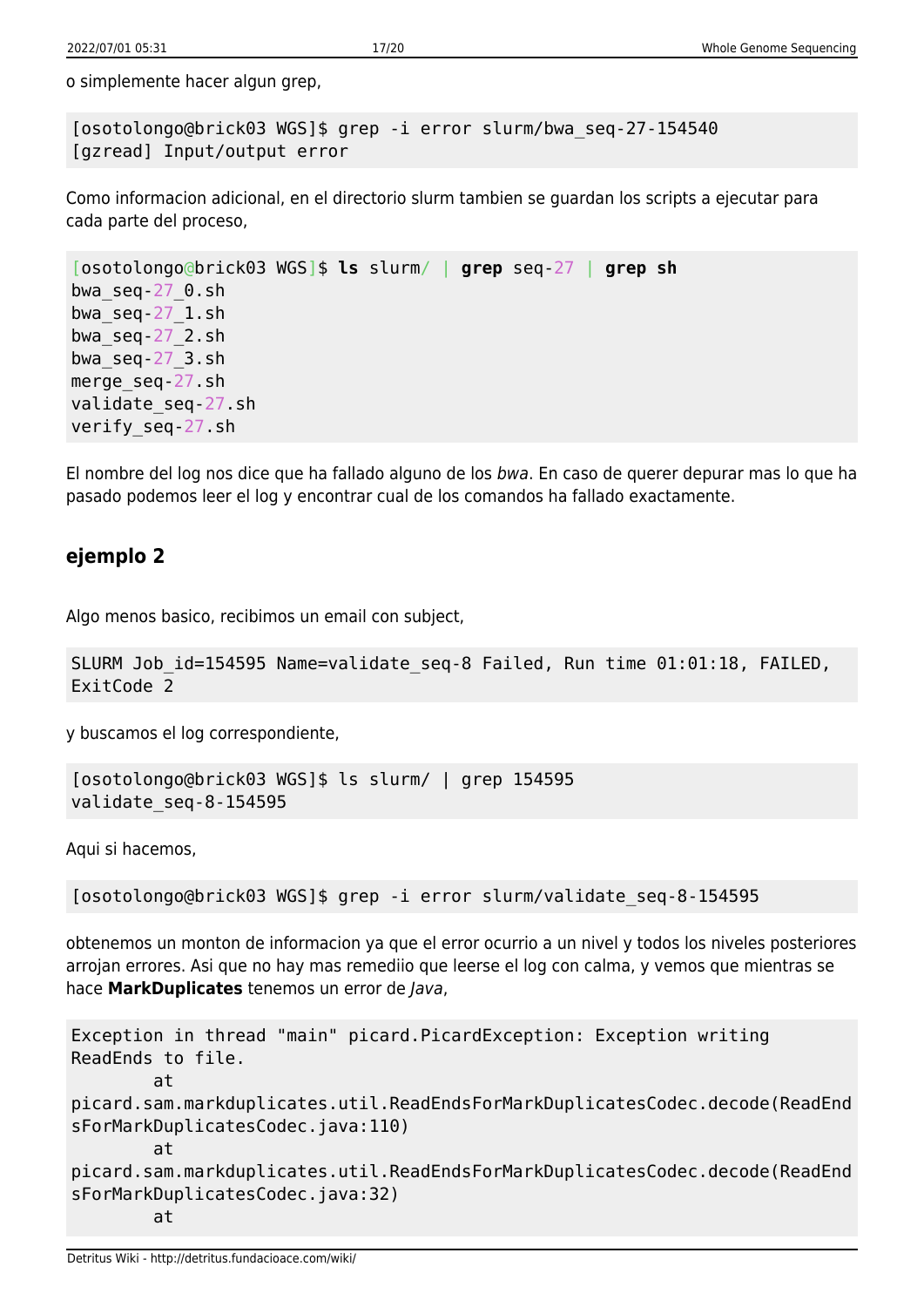```
htsjdk.samtools.util.SortingCollection$FileRecordIterator.advance(SortingCol
lection.java:630)
         at
htsjdk.samtools.util.SortingCollection$FileRecordIterator.next(SortingCollec
tion.java:620)
         at htsjdk.samtools.util.PeekIterator.peek(PeekIterator.java:69)
         at
htsjdk.samtools.util.SortingCollection$PeekFileRecordIteratorComparator.comp
are(SortingCollection.java:655)
         at
htsjdk.samtools.util.SortingCollection$PeekFileRecordIteratorComparator.comp
are(SortingCollection.java:652)
         at java.util.TreeMap.compare(TreeMap.java:1295)
         at java.util.TreeMap.put(TreeMap.java:538)
         at java.util.TreeSet.add(TreeSet.java:255)
         at
htsjdk.samtools.util.SortingCollection$MergingIterator.next(SortingCollectio
n.java:566)
         at
picard.sam.markduplicates.MarkDuplicates.generateDuplicateIndexes(MarkDuplic
ates.java:729)
         at
picard.sam.markduplicates.MarkDuplicates.doWork(MarkDuplicates.java:259)
         at
picard.cmdline.CommandLineProgram.instanceMain(CommandLineProgram.java:305)
         at
picard.cmdline.PicardCommandLine.instanceMain(PicardCommandLine.java:103)
         at picard.cmdline.PicardCommandLine.main(PicardCommandLine.java:113)
Caused by: java.io.IOException: failed to read chunk
         at
org.xerial.snappy.SnappyInputStream.hasNextChunk(SnappyInputStream.java:433)
         at
org.xerial.snappy.SnappyInputStream.read(SnappyInputStream.java:167)
         at java.io.DataInputStream.readFully(DataInputStream.java:195)
         at java.io.DataInputStream.readLong(DataInputStream.java:416)
         at
picard.sam.markduplicates.util.ReadEndsForMarkDuplicatesCodec.decode(ReadEnd
sForMarkDuplicatesCodec.java:92)
         ... 15 more
```
Este error desencadena todos los demas errores.

Dado que sabemos que este log corresponde al script validate seq-8.sh podemos encontrar rapidamente el comando culpable del error,

```
[osotolongo@brick03 WGS]$ grep MarkDuplicates slurm/validate_seq-8.sh
java -Djava.io.tmpdir=/nas/osotolongo/tmp/ -Xmx8g -jar
/nas/usr/local/bin/picard.jar MarkDuplicates
I=/the_dysk/BGI_exome/F18FTSEUET0180/WGS/seq-8/tmp/seq8_sorted.bam
O=/the_dysk/BGI_exome/F18FTSEUET0180/WGS/seq-8/tmp/seq8_GATKready.bam
METRICS_FILE=/the_dysk/BGI_exome/F18FTSEUET0180/WGS/seq-8/tmp/seq8_metrics.t
```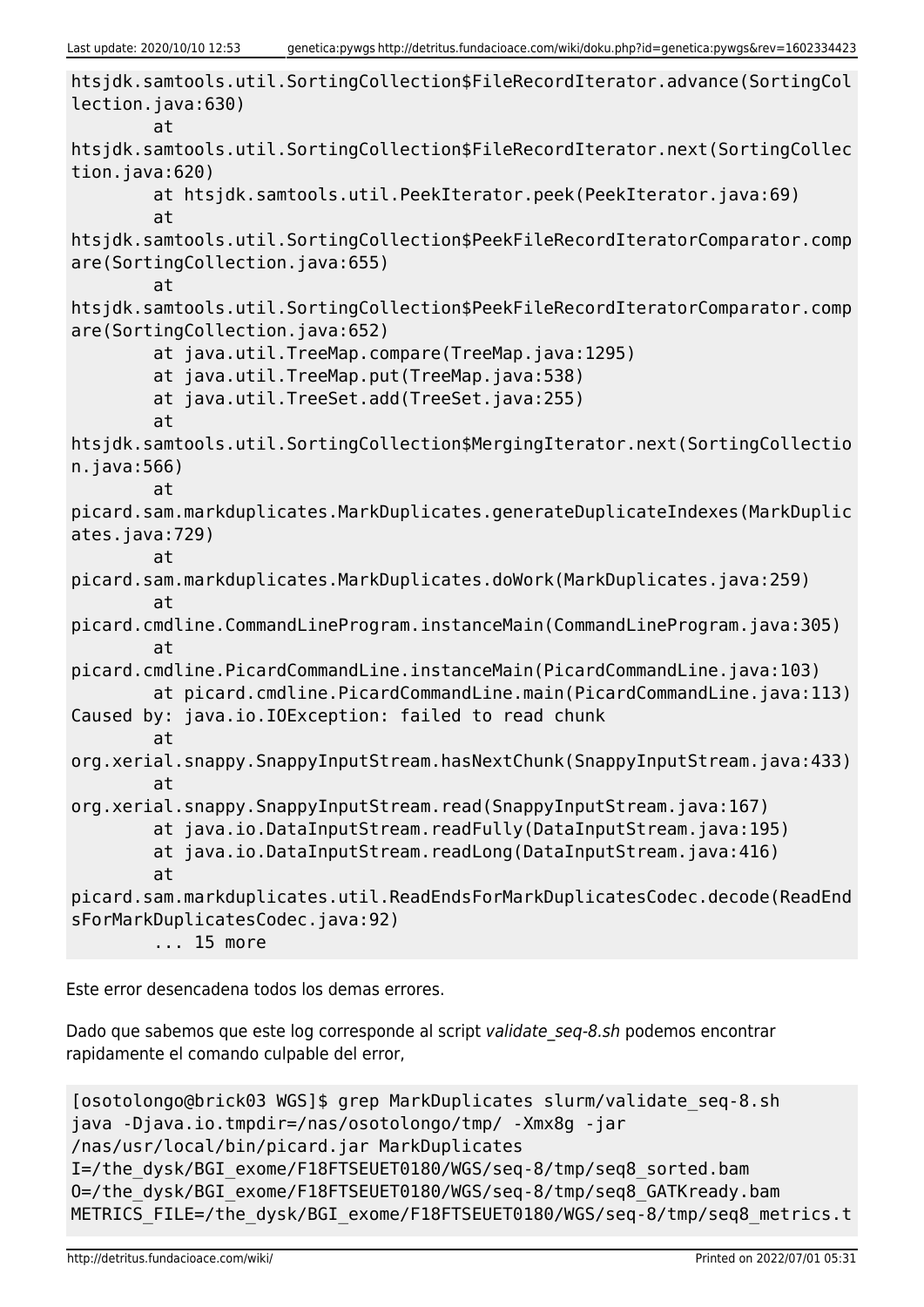#### xt QUIET=true MAX\_RECORDS\_IN\_RAM=2000000 ASSUME\_SORTED=TRUE CREATE\_INDEX=TRUE

e intentar reparar lo que este mal.

### **Opciones extra**

#### **lista de inclusion**

Digamos que de un pool de sujetos han fallado 2 o 3. No queremos tener que ejecutar el analisis para todos los sujetos, solo para los que han fallado. No queremos mover los sujetos que han fallado a un nuevo directorio pues atenta contra la organizacion del trabajo y el uso correcto del tiempo.

Para esto existe la opcion -cut que indica al script que se analice exclusivamente los sujetos contenidos en un archivo de input.

La forma correcta de utilizarlo es la siguiente. Ejemplo, si solo queremos que se ejecute el analisis en los sujetos seq-8 y seq-27, hacemos el siguiente archivo,

```
[osotolongo@brick03 WGS]$ cat /nas/osotolongo/wgs/only.txt
seq-8
seq-27
```
y tras esto ejecutamos algo como,

```
$ ./wgs.pl -cut /nas/osotolongo/wgs/only.txt -o
/the_dysk/BGI_exome/F18FTSEUET0180/WGS
/the_dysk/BGI_exome/F18FTSEUET0180/HUMehbE
```
que hara todo el procedimiento pero solo para estos sujetos.

#### **debug**

Para ayudar en la localizacion de errores existe la opcion -g, para indicar que no se borren los archivos temporales. El comando,

```
$ ./wgs.pl -g -o /the_dysk/BGI_exome/F18FTSEUET0180/WGS
/the_dysk/BGI_exome/F18FTSEUET0180/HUMehbE
```
deja un subdirectorio tmp por cada sujeto con sus archivos temporales correspondientes. Ejemplo para seq-5, estos archivos estarian en /the\_dysk/BGI\_exome/F18FTSEUET0180/WGS/seq-5/tmp/.